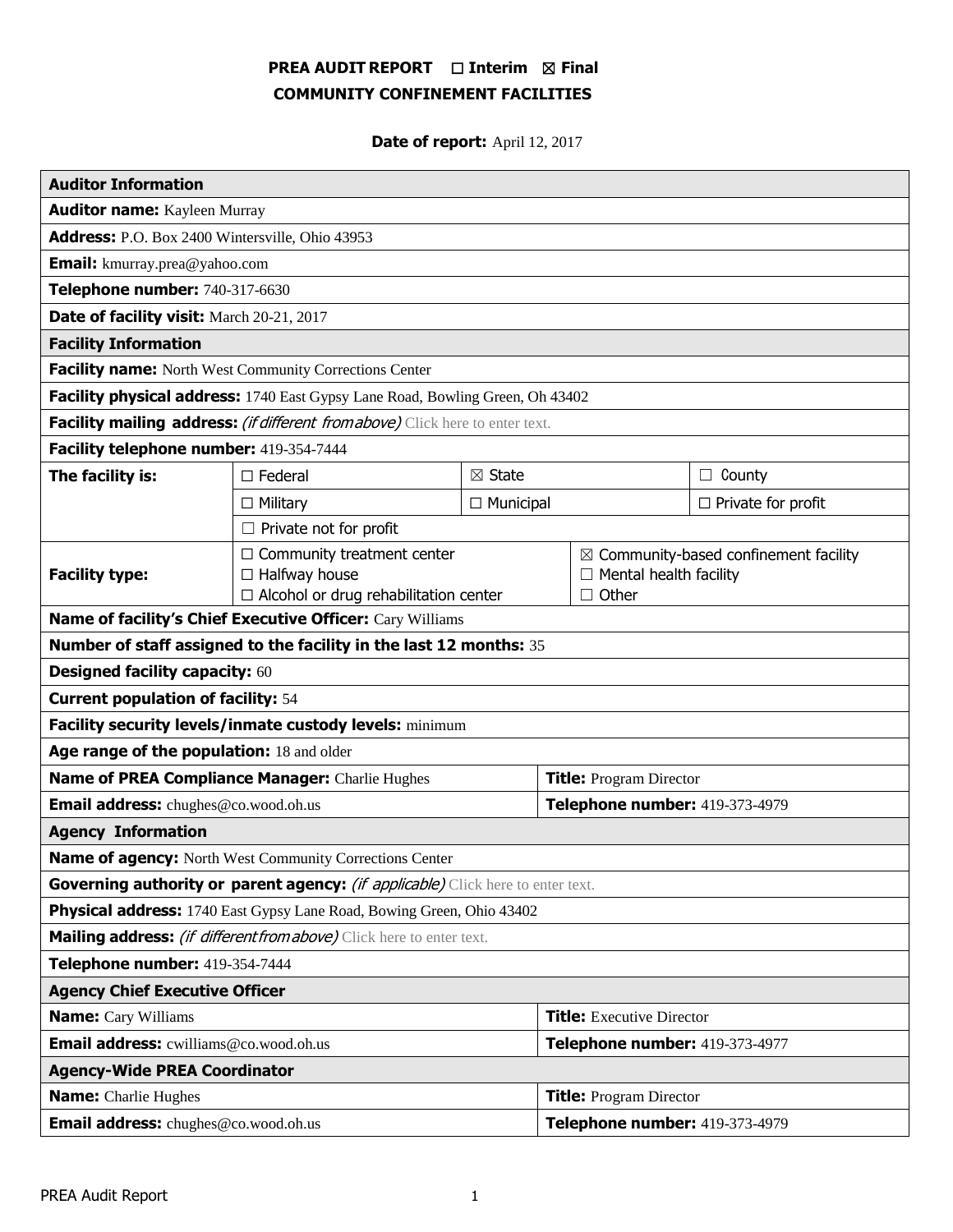#### **AUDITFINDINGS**

## **NARRATIVE**

The PREA audit for North West Community Corrections Center (NWCCC) a Community Based Correctional Facility (CBCF) was conducted on March 20-21, 2017 in Bowling Green, Ohio. The facility used a flash drive to supply the auditor with documentation relevant to showing compliance with each of the standards. The pre-audit questionnaire, a list of community partners and their phone numbers, floor plans, investigations, policy and procedure, handbooks, and MOU's were included in the documentation. The auditor received this information six weeks prior to the audit.

During the audit the auditor toured the facility and conducted formal staff and client interviews. During the tour it was noted that multiple PREA audit notices were posted in both resident and staff areas including the main entrance where visitors to the facility could also see the notices. The notices included the name and address (mailing and email) of the auditor and the date in which the notice was posted. The auditor received no contact from residents or staff prior to the audit. There was however one resident who requested to speak with the auditor during the audit. Also posted were notices as to how anyone could report a PREA allegation. The notices included the names, numbers, and addresses of internal and external agencies they can make an anonymous report, and that anyone can report a PREA allegation to any staff member at any time verbally or in writing.

Six Random clients from the four dorms (the facility currently houses 58 residents) were interviewed, including one client who requested to speak with the auditor. The auditor spoke with two clients that were identified as being vulnerable to abuse and the rest were randomly chosen from each of the dorm rooms. Clients were asked about their experience with PREA education, allegation reporting, communication with staff, safety, restrooms, knock and announcements, grievance procedures, pat downs, PREA brochures/postings, and the zero tolerance policy. The clients who were identified as vulnerable were also questioned on their concern for their safety. The client who wish to speak to the auditor voiced some concern that a recent allegation he made against another resident for sexual harassment was not being taken seriously. The auditor spoke with the PREA Coordinator, Administrative Investigator, and Program Manager about the resident's allegation and reviewed evidence that showed the resident was using the opportunity to talk with the auditor as a way to get back at staff for a sanction he received from that staff member.

The auditor also interviewed specialized staff. This staff includes: Executive Director, PREA Coordinator, Operations Director, Program Manager, Investigators (2), and Emotional Support personnel. The auditor made several attempts to speak with personnel from both the Wood County Hospital's SANE program and the Sexual Assault Awareness For Empowerment center. The auditor was not able to speak with a representative but was able to verify services through each of the organizations' websites. The facility does not provide on-site mental health services. Random staff were questioned about PREA training, how to report, to whom to report, filing reports, investigations, conducting interviews, follow-up and monitoring retaliation, first responder duties, and the facility's coordinated response plan.

After a brief opening with agency staff, the auditor toured the facility. The tour consisted of examining all housing units, dorms, bathrooms, group areas, operations posts, recreation yards, utility areas, kitchen, and maintenance areas. A review of employee files, training records, PREA acknowledgments, PREA forms, and data logs was also completed. The auditor gave a closeout and shared some the immediate findings.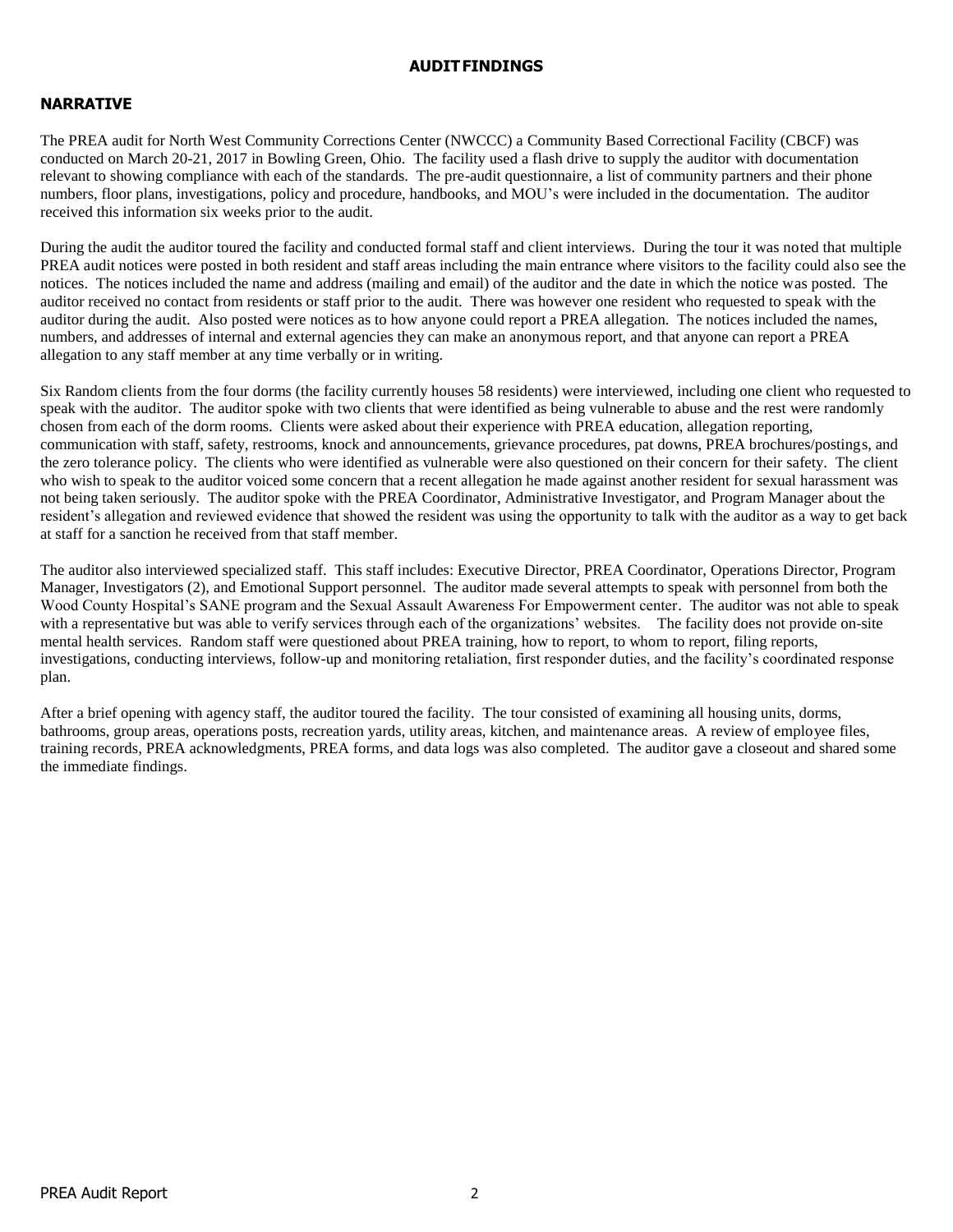## **DESCRIPTION OF FACILITY CHARACTERISTICS**

North West Community Correctional Center is a minimum secured Community Based Correctional Facility located in Bowling Green, Ohio that serves adult male felony offenders. The facility is a one story building that can house up to 64 offenders. In order to access the secure perimeter of the facility one must report to the main lobby. Inside the main lobby there is a locked entrance to administrative offices and to the housing units. Staff have electronic keys assigned to them that can track any door that they unlock. Residents of the facility enter through the clinic/intake area. Residents receive a pat down that is visible by video surveillance or a strip search that is performed inside the staff restroom in the clinic area. All residents are searched before being allowed back into population.

The facility has four dorms (two on each side of the main day room that is divided into three sections). The dorms are set up by risk level and the facility leadership have identified specific dorms and beds that would be assigned to any resident identified as being highly vulnerable to abuse or highly abusive. Residents are not allowed in the dorm during programming hours. The unit is equipped with a housing desk, laundry room, day room, pay phones, two bathrooms (one on each side that is shared by two dorm units), and a recreation yard. Each dorm is equipped with security cameras (also records audio) and glass in the door. The recreation yard is attached to the main unit and a staff member must open the door for access and will supervise residents while they are on the yard. The yard is enclosed by a fence and is covered by a security camera. The kitchen and dining areas is located just off the day room and also provides access to an outside eating area. Residents who work in the kitchen are supervised by staff. The kitchen is equipped with several security mirrors and cameras. All freezer/cooler doors have windows for easy line of site views.

The facility has windows in all the doors (group rooms, classrooms, staff offices, kitchen area including the freezers, and clinic) for clear line of site views into all rooms. NWCCC's electronic surveillance program includes 35 cameras placed throughout the facility (interior and exterior) that have the capability to record and playback up to 30 days. Cameras located in the dorms, intake, clinical areas, group rooms, clinical hallway, and day rooms A and C are also equipped to record audio. Camera footage is viewed by Resident Specialist staff assigned to central control post. Supervisors review live and recorded footage during the week for quality assurance purposes. The Program Director and Operations Director have access to the facility camera system on their office desk top computer. Resident Specialist staff also are required to circulate through the housing unit every fifteen minutes and conduct scan tours (electronic tracking of security checks) three times per day. Identified blind spot areas (etc. bathrooms) have increased circulation. The facility has placed surveillance mirrors and cameras in strategic areas to minimize the potential for sexual abuse.

The facility's goal is to provide a secure, intensive, evidence based treatment program designed to assist residents with making positive behavioral change.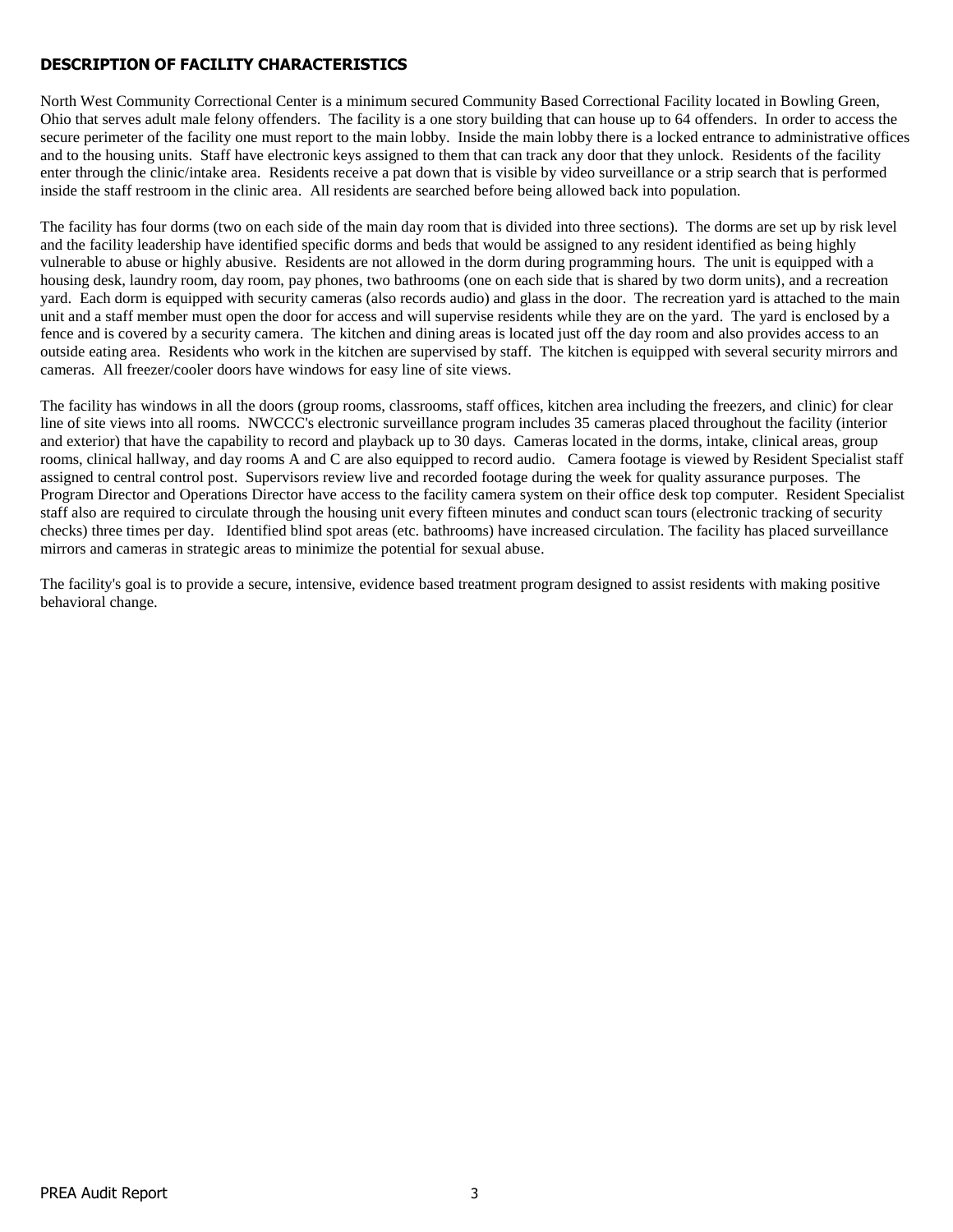## **SUMMARY OF AUDIT FINDINGS**

North West Community Correction Center has had 6 PREA allegations during the reporting period. Only one of these allegations (resident on resident sexual abuse) was substantiated.

The staff of NWCCC indicated that they received formal PREA training during orientation training or as part of their annual training along with refresher training during a monthly staff meeting. Staff was able to specifically talk about their responsibilities as first responders, how they were to respond to any allegation reported to them or if they suspected incidents of sexual abuse/sexual harassment, how to communicate effectively with offenders who may be LGBTI, and impressed upon the auditor that their main duty was to keep everyone safe.

The offenders at NWCCC expressed that they have no doubt that the staff would keep them safe and would respond appropriately should an incident of sexual harassment/sexual abuse take place. The offenders were able to clearly recite the education they received concerning their rights under the PREA standards, and knew the location of PREA related postings. All offenders affirmed being screened at intake for risk of vulnerability or abusiveness and again by their case manager at a later date.

All MOU's documented the partnership between the facility and the contracting agency concerning services to be provided should there be a need. The auditor was able to review the Wood County Hospital's website and the Sexual Assault Awareness For Empowerment center's website and confirmed the free services the agencies would provide to a victim of sexual abuse/assault.

Overall, the auditor was left with the impression that the leadership and staff of NWCCC have made implementing the PREA standards a priority and that they have received the necessary training and authority to detect, protect, and respond to any incident of sexual abuse/sexual harassment. Opportunities to increase the ability to protect and detect sexual abuse and sexual harassment are proactive in nature and facility leadership have developed policies and practices that a commitment to the safety of residents, and provides the necessary support to implement all aspects of the PREA standards.

Number of standards exceeded: 0

Number of standards met: 39

Number of standards not met: 0

Number of standards not applicable: 3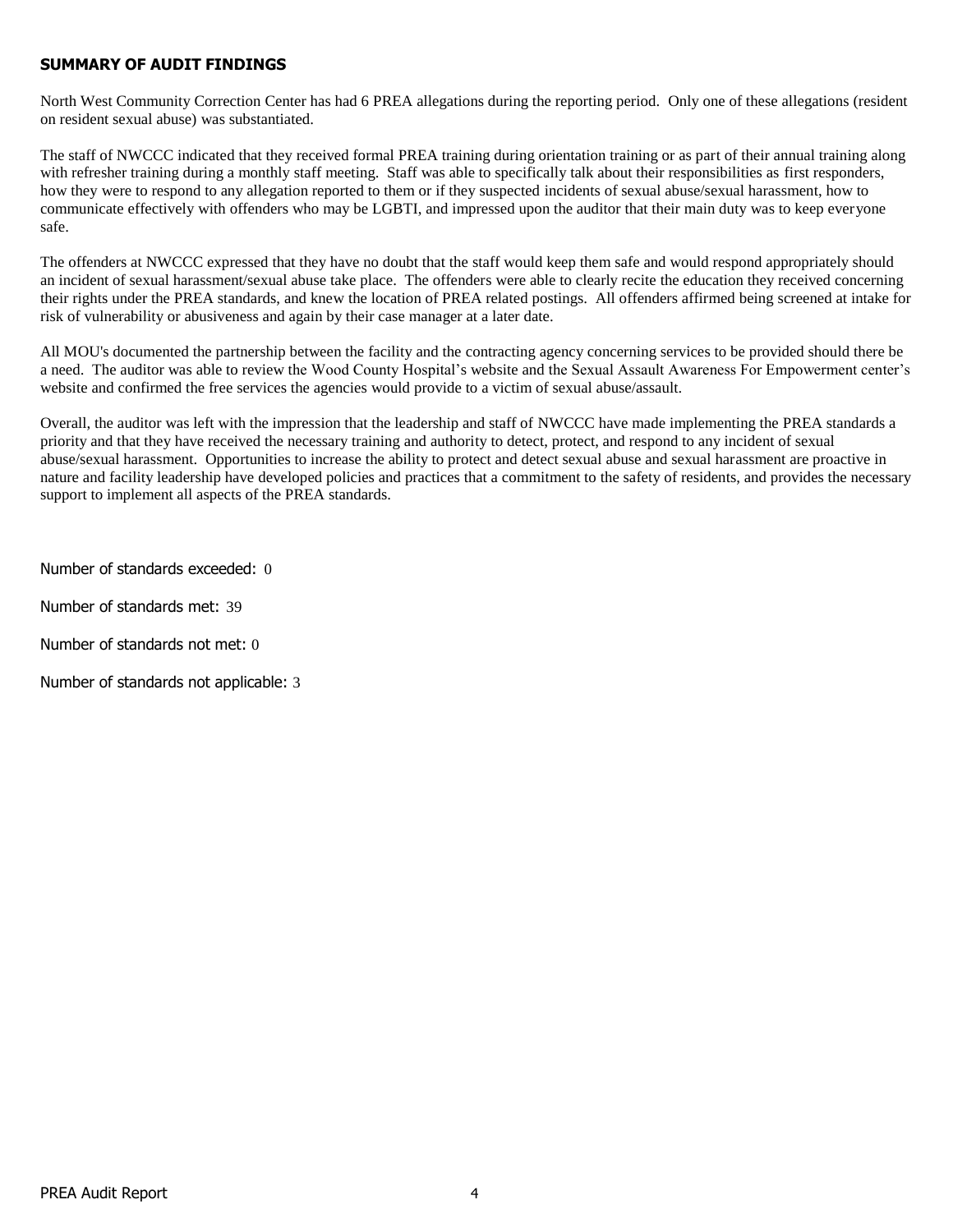## **Standard 115.211 Zero tolerance of sexual abuse and sexual harassment; PREA Coordinator**

- ☐ Exceeds Standard (substantially exceeds requirement of standard)
- $\boxtimes$  Meets Standard (substantial compliance; complies in all material ways with the standard for the relevant review period)
- ☐ Does Not Meet Standard (requires corrective action)

**Auditor discussion, including the evidence relied upon in making the compliance or non-compliance determination, the auditor's analysis and reasoning, and the auditor's conclusions. This discussion must also include corrective action recommendations where the facility does not meet standard. These recommendations must be included in the Final Report, accompanied by information on specific corrective actions taken by the facility.**

#### Click here to enter text.

The facility has a written policy mandating zero tolerance toward all forms of sexual abuse and sexual harassment. The policy includes how the facility will implement its approach to preventing, detecting, and responding to sexual abuse and sexual harassment; definitions of prohibited behavior; sanctions for those found to have participated in sexual abuse or sexual harassment; and appropriate strategies to reduce and prevent sexual abuse and sexual harassment of clients.

The facility's PREA Coordinator is the Program Director and she reports directly to the Executive Director. During staff interviews, the PREA coordinator indicated that she has enough time and authority to develop, implement, and oversee the facility's efforts to comply with the PREA standards. The Executive Director confirmed that the PREA Coordinator has great influence toward implementing policy and procedure where PREA is concerned.

Review: Policy and Procedure Interview with PREA Coordinator Interview with Executive Director

## **Standard 115.212 Contracting with other entities for the confinement of residents**

- $\Box$  Exceeds Standard (substantially exceeds requirement of standard)
- $\Box$  Meets Standard (substantial compliance; complies in all material ways with the standard for the relevant review period)
- ☐ Does Not Meet Standard (requires corrective action)

**Auditor discussion, including the evidence relied upon in making the compliance or non-compliance determination, the auditor's analysis and reasoning, and the auditor's conclusions. This discussion must also include corrective action recommendations where the facility does not meet standard. These recommendations must be included in the Final Report, accompanied by information on specific corrective actions taken by the facility.**

N/A: The PREA Coordinator advises that the facility does not contract with other facilities in order to house offenders.

## **Standard 115.213 Supervision and monitoring**

- ☐ Exceeds Standard (substantially exceeds requirement of standard)
- $\boxtimes$  Meets Standard (substantial compliance; complies in all material ways with the standard for the relevant review period)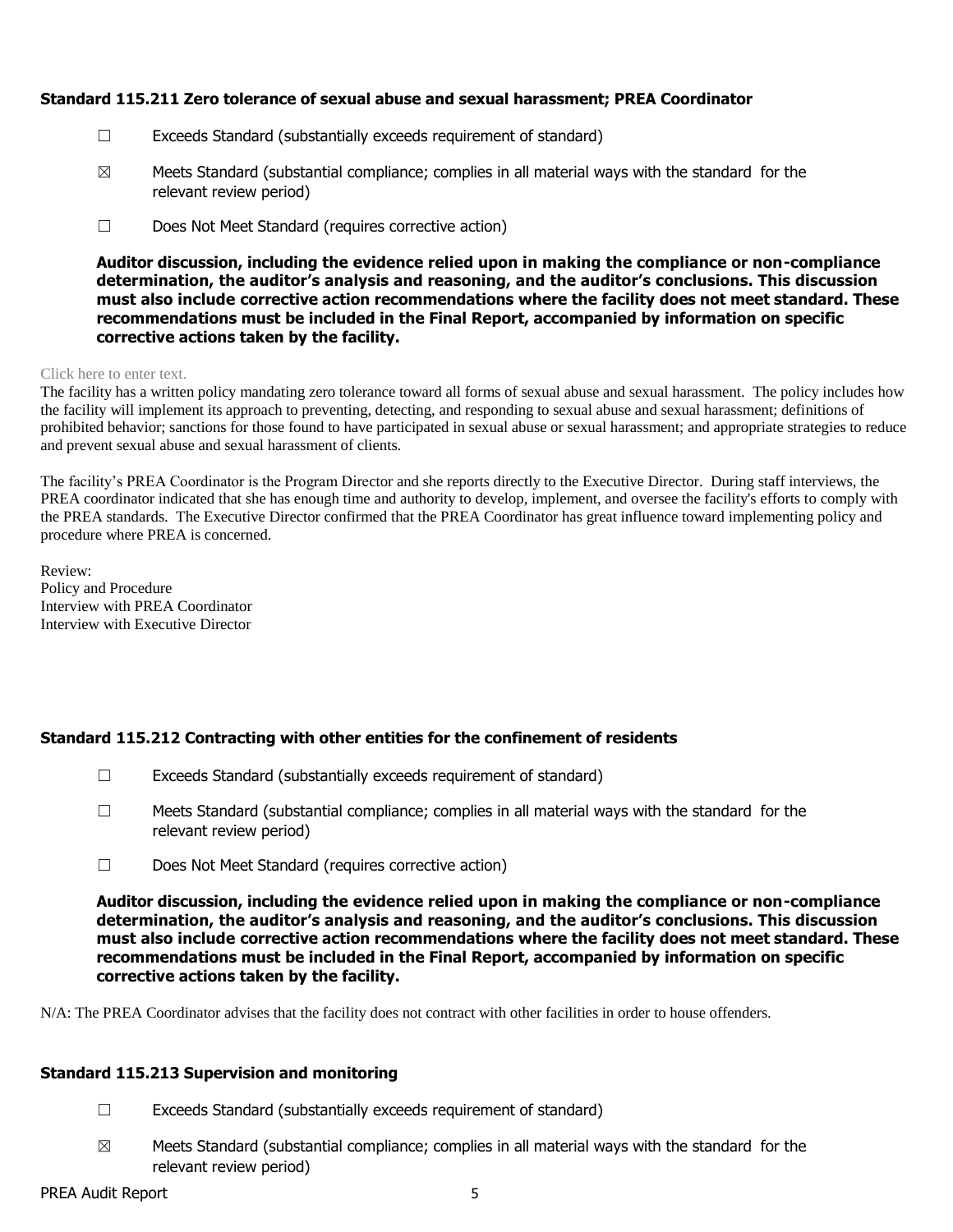☐ Does Not Meet Standard (requires corrective action)

#### **Auditor discussion, including the evidence relied upon in making the compliance or non-compliance determination, the auditor's analysis and reasoning, and the auditor's conclusions. This discussion must also include corrective action recommendations where the facility does not meet standard. These recommendations must be included in the Final Report, accompanied by information on specific corrective actions taken by the facility.**

The facility has a staffing plan that provides for adequate levels of staffing, and where appropriate video monitoring to protect residents against sexual misconduct. The staffing plan takes into consideration the physical layout of the facility, types of residents housed at the facility, and the number of substantiated and unsubstantiated incidents. The facility management has considered all blind spot areas and developed an appropriate response to maintain the safety and security of the facility.

The staffing plan was developed with the facility's PREA coordinator along with other facility leadership. The team conducts an annual review and discusses ways the facility can improve its methods of preventing and detecting any incidents of sexual abuse/sexual harassment. Staffing levels are continuously monitored and adjusted according to types of offenders and population.

There have been no deviations to the staffing plan during this audit cycle. The facility has created a form to document the dates of any deviations, listed what the deviation was, and a justification for the deviation.

The auditor has reviewed the agency's written policy concerning what information is to be contained in the staffing plan and the number of staff members required to operate each shift. A review of floor plans, camera placement, and identified blind spot areas was conducted by the auditor prior to the audit and during the walk through. During interviews with facility staff, the auditor was informed how staff placement, security mirrors, required security checks, and video monitoring are used to ensure maximum safety and security. There is a policy requirement to have the staffing plan reviewed annually and updated if necessary.

#### RECOMMENDATION:

The facility's current staffing plan does not have a narrative on the review of the plan, the prevailing staffing patterns or the use of monitoring equipment or other monitoring technology. There should be documentation of blind spot areas or areas where staff/residents can be isolated and how staffing levels, cameras, security checks, and tour scans help to detect and/protect in these areas. Administrative staff was able to discuss with the auditor these things, but did not document it in the report.

#### FACILITY RESPONSE:

The facility submitted a revised staffing plan that address all areas required from standard 115.213. The facility was specific about the number and placement of staff, monitoring equipment, the layout of the facility, composition of the population, and the number of allegations, and how those factors played into developing the staffing plan.

Review: Policy and Procedure Facility tour Staffing plan Deviation Report Floor plans with camera placement/security mirrors Interview with PREA Coordinator Interview with Operations Director Interview with Program Manager Interview with Operations Manager

## **Standard 115.215 Limits to cross-gender viewing and searches**

- ☐ Exceeds Standard (substantially exceeds requirement of standard)
- $\boxtimes$  Meets Standard (substantial compliance; complies in all material ways with the standard for the relevant review period)
- ☐ Does Not Meet Standard (requires corrective action)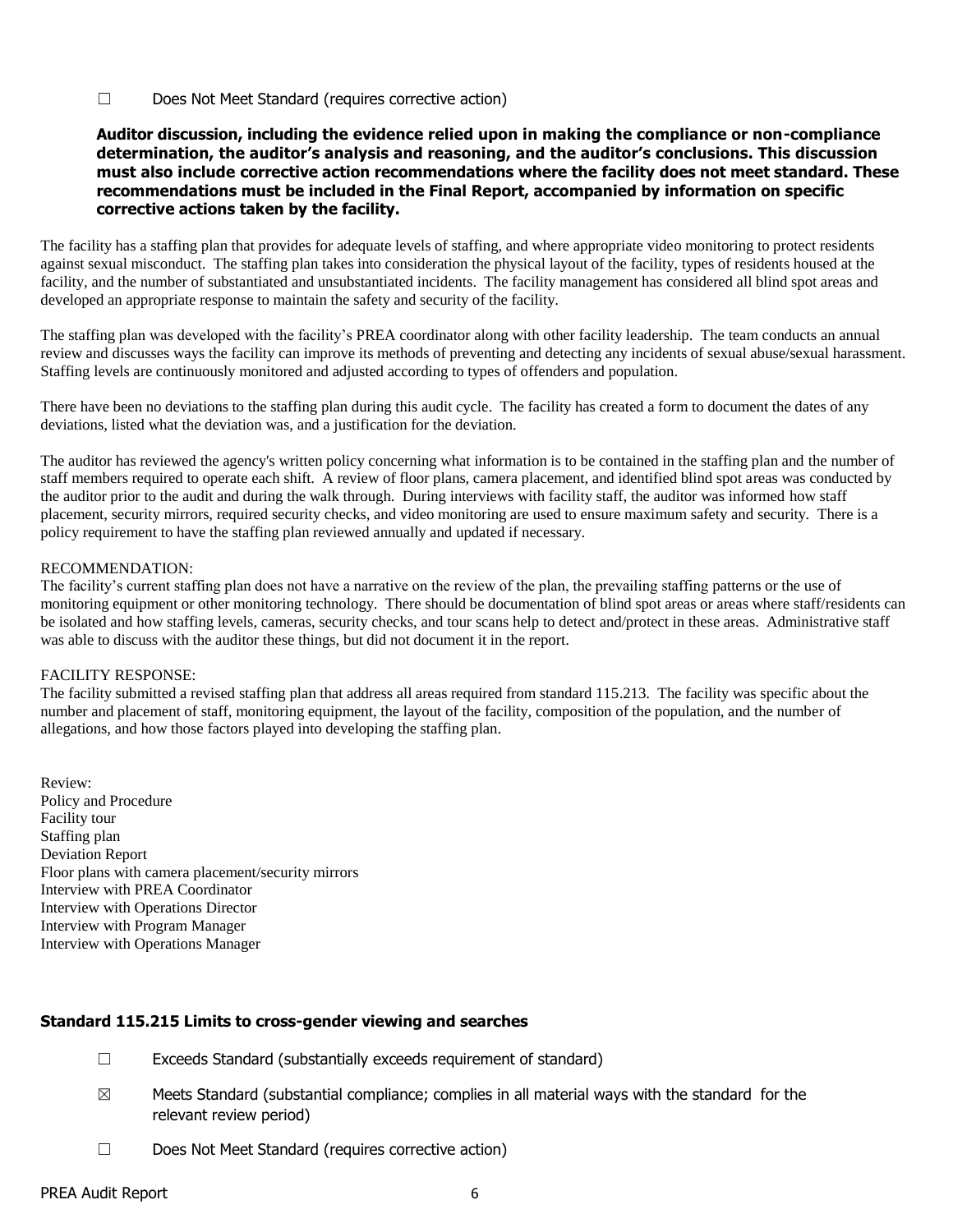#### **Auditor discussion, including the evidence relied upon in making the compliance or non-compliance determination, the auditor's analysis and reasoning, and the auditor's conclusions. This discussion must also include corrective action recommendations where the facility does not meet standard. These recommendations must be included in the Final Report, accompanied by information on specific corrective actions taken by the facility.**

The facility does not conduct cross-gender strip or cross-gender body cavity searches of residents. Residents receiving a strip search will have one performed by a staff member of the same sex. Cross-gender pat-down searches are only allowed during exigent circumstances and will be documented. The facility does not house female residents.

The facility allows residents to shower, perform bodily functions, and dress in areas not viewable to staff. The facility has two restrooms available for residents to be able to shower and use the toilets. The bathroom consists of four (4) individual shower stalls with shower curtains. The shower curtains have see-through tops and bottoms. There are two (2) toilet stalls around the corner from the showers that have stall dividers and doors. The sinks and mirrors are across from the shower stalls but does not allow for one to view someone in the shower. The bathroom also contains two (2) urinals that are located at the entrance of the bathroom. The facility has installed partitions to help with privacy near the urinals. During resident interviews, all indicated that staff announce their presence before entering the restroom or dorm areas, and the auditor witnessed this while walking through the facility. The agency has a dress policy that requires residents to be fully dressed in common areas.

The facility has never housed a transgender or intersex resident. The agency has implemented a policy addressing the proper housing, search, and showering of any transgender or intersex resident. The dorms within the housing unit are set up based on the Ohio Risk Assessment System (ORAS) score. The facility has identified dorms where clients who are identified as highly vulnerable or highly abusive would be housed and in beds that are easily viewable to staff. A transgender or intersex resident would be offered showering options such as showering at different times or in the clinic area in order to protect privacy and offer safety. The policy does not allow staff to physically examine a transgender or intersex resident for the sole purpose of determining genital status.

Facility staff have received proper training for patting down a transgender or intersex resident. This training is completed during new staff orientation. Reviews of this training is conducted annually. A supervisor is required to provide training/guidance to staff if necessary

Review: Policy and procedure Staffing plan Facility tour Training records Interview with PREA Coordinator Interview with Operations Director Interview with Program Manager Interview with Operations Manger Interview with random Resident Supervisor staff Interview with residents

## **Standard 115.216 Residents with disabilities and residents who are limited English proficient**

- ☐ Exceeds Standard (substantially exceeds requirement of standard)
- $\boxtimes$  Meets Standard (substantial compliance; complies in all material ways with the standard for the relevant review period)
- ☐ Does Not Meet Standard (requires corrective action)

**Auditor discussion, including the evidence relied upon in making the compliance or non-compliance determination, the auditor's analysis and reasoning, and the auditor's conclusions. This discussion must also include corrective action recommendations where the facility does not meet standard. These recommendations must be included in the Final Report, accompanied by information on specific corrective actions taken by the facility.**

PREA Audit Report 7 The facility would use outside services to provide disabled residents equal opportunity to participate in all aspects of the facility's efforts to prevent, detect, and respond to sexual abuse and sexual harassment. The facility identifies residents who may be limited English proficient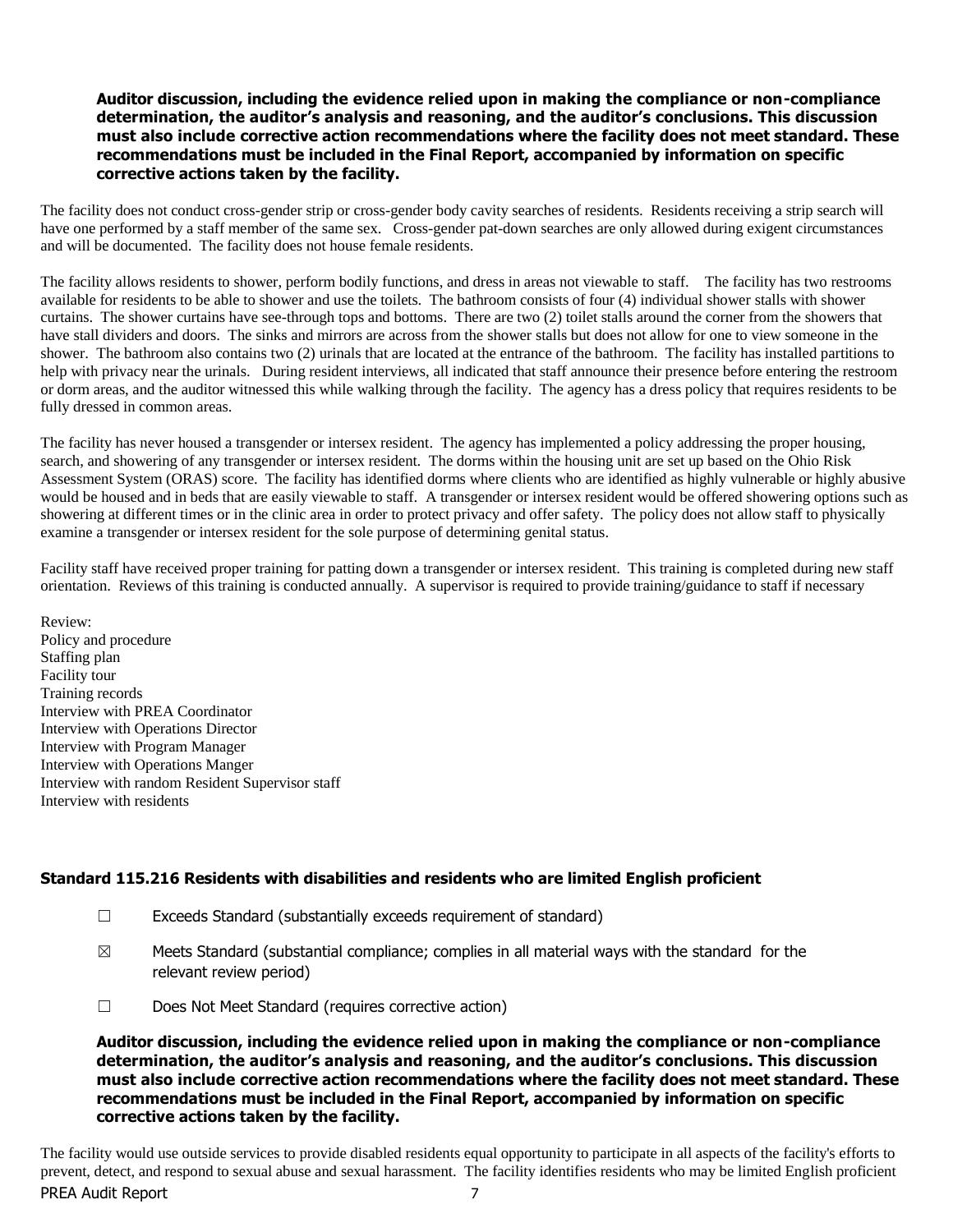and works with interpreters so that residents can benefit from all aspects of the facility's efforts to prevent, detect, and respond to sexual abuse and sexual harassment. Per policy, the facility will only rely on resident interpreters if a delay in obtaining an effective interpreter could compromise the resident's safety, the performance of first-responder duties, or the investigation of the resident's allegation.

Staff are trained on how to ensure that PREA is communicated with clients having a cognitive or physical disability and who to call to help clients who may have a language barrier. The facility will use a qualified employee to aid any resident in understanding agency rules, PREA, and other regulations. If a qualified staff member is unavailable, outside assistance by a qualified person will be used at no cost to the resident. At this time, the facility does not have a resident who is in need of these services.

Interviews with staff and a review of agency policy confirmed the process of how the facility would assist any resident with a disability or is limited English proficient.

Review: Policy and Procedure Interview with PREA Coordinator Interview with Program Manager Interview with Intake Specialist

## **Standard 115.217 Hiring and promotion decisions**

- ☐ Exceeds Standard (substantially exceeds requirement of standard)
- $\boxtimes$  Meets Standard (substantial compliance; complies in all material ways with the standard for the relevant review period)
- ☐ Does Not Meet Standard (requires corrective action)

#### **Auditor discussion, including the evidence relied upon in making the compliance or non-compliance determination, the auditor's analysis and reasoning, and the auditor's conclusions. This discussion must also include corrective action recommendations where the facility does not meet standard. These recommendations must be included in the Final Report, accompanied by information on specific corrective actions taken by the facility.**

The agency has a policy that prohibits hiring or promoting anyone who may have contact with the residents and prohibits the services of any contractor who may have contact with residents who: has engaged in sexual abuse in a prison, jail, lockup, community confinement facility, juvenile facility, or other institution; has been convicted or engaging or attempting to engage in sexual activity in the community facilitated by force, overt or implied treats of force, or coercion, or if the victim did not consent or was unable to consent or refuse; or has been civilly or administratively adjudicated to have engaged in the activity described in the above section.

The agency conducts a background check for all prospective employees, including temporary employees, independent contractors, volunteers, and student interns or required the contractor, vendor, volunteer to provide a background check. Record checks will be completed every five years. The PREA Coordinator will receive a notice from a supervisor if background check is due. The notification of when to run a five-year check is documented on staff's annual evaluation. All employees, independent contractors, volunteers, and interns are required by policy to immediately report to their supervisor any arrests, citations, and complaints to professional licensing boards. Employees document this continued affirmation during annual performance evaluations.

All successful applicants are notified of the PREA background check requirement and that any omission regarding sexual misconduct is grounds for termination. Employees are required to document their adherence to this policy.

NWCCC will ask all employees who may have contact with residents directly about any previous in written applications or interviews for promotions and in any interviews or written self-evaluations conducted as part of reviews of employees.

The Human Resource Department conducts referral checks for all new hires.

The auditor conducted a review of eight randomly chosen employee's files and confirmed the background checks (initial and five-year update), documentation of the continual affirmation to disclose any sexual misconduct, referral checks, and the promotion process. The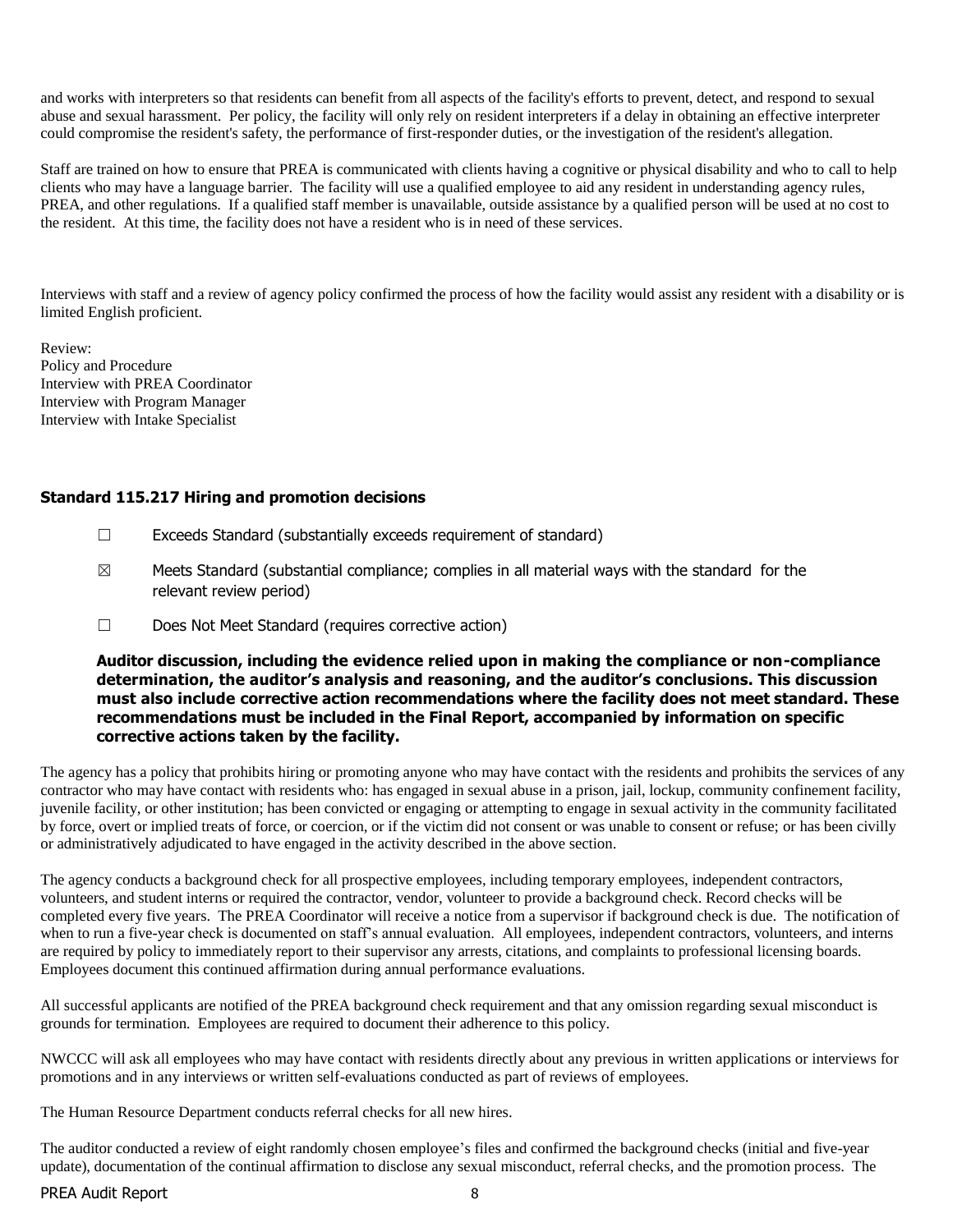auditor conducted an interview with the PREA Coordinator who took the auditor step by step through the hiring and promotion process.

#### RECOMMENDATION:

While reviewing employee files, the PREA Coordinator only made a note about a background check being completed. When questioned, she discussed the process by which she conducts a background check using Ohio Law Enforcement Gateway (OHLEG) and was unsure if she was allowed to printout the results and place them in employee files due to potential public records request. The auditor requested her to seek clarity on the rules or develop a better plan to document findings in background checks.

#### FACILITY RESPONSE:

The facility has developed a form which captures the employee or applicants identifying information, the reason for the check, results, and attaches the actual printout from the OHLEG search. This information is then placed in the confidential section of the employee file and is not subject to public records request.

#### RECOMMENDATION:

The facility has a process for conducting reference checks and documenting the results of these checks. It was not clear from the documentation if the check including asking if the applicant had any substantial allegations of sexual abuse or resigned during an investigation of potential sexual abuse. The auditor requested the facility redo the form in order to capture this information.

#### FACILITY RESPONSE:

The has added the appropriate language to their potential applicant reference check form.

Review: Policy and procedure Employee files On boarding documentation Interview with PREA Coordinator

## **Standard 115.218 Upgrades to facilities and technologies**

- ☐ Exceeds Standard (substantially exceeds requirement of standard)
- $\boxtimes$  Meets Standard (substantial compliance; complies in all material ways with the standard for the relevant review period)
- ☐ Does Not Meet Standard (requires corrective action)

**Auditor discussion, including the evidence relied upon in making the compliance or non-compliance determination, the auditor's analysis and reasoning, and the auditor's conclusions. This discussion must also include corrective action recommendations where the facility does not meet standard. These recommendations must be included in the Final Report, accompanied by information on specific corrective actions taken by the facility.**

The facility has not acquired a new building or made any substantial expansion or modification to the existing facility.

An interview with the facility's Executive Director and the PREA Coordinator indicate that the facility will be changing security system companies due to maintenance reasons. No change in operations or abilities will result from this change. No other electronic surveillance system or other monitoring technology has been changed. The facility will address any needs to these areas as the budget allows.

Review: Policy and procedure Interview with Executive Director Interview with PREA Coordinator

#### **Standard 115.221 Evidence protocol and forensic medical examinations**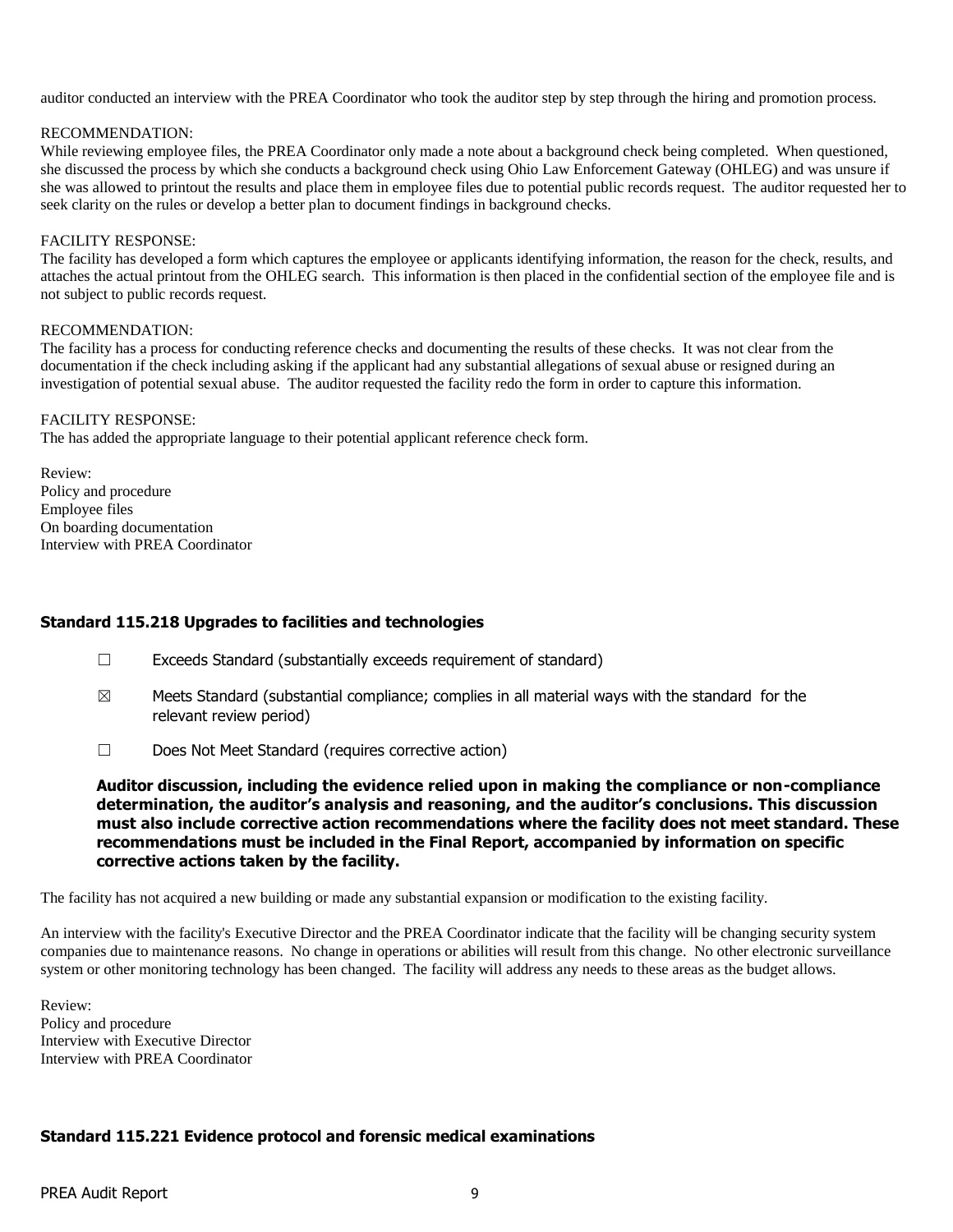- ☐ Exceeds Standard (substantially exceeds requirement of standard)
- $\boxtimes$  Meets Standard (substantial compliance; complies in all material ways with the standard for the relevant review period)
- ☐ Does Not Meet Standard (requires corrective action)

**Auditor discussion, including the evidence relied upon in making the compliance or non-compliance determination, the auditor's analysis and reasoning, and the auditor's conclusions. This discussion must also include corrective action recommendations where the facility does not meet standard. These recommendations must be included in the Final Report, accompanied by information on specific corrective actions taken by the facility.**

The facility has two trained investigators to conduct administrative sexual abuse investigations. The Wood County Sherriff's Department is responsible for conducting criminal investigations. The Wood County's Sherriff's Department has identified Detective Barta as the responding officer for any criminal PREA allegation.

The facility will use Wood County Hospital to provide a Sexual Assault Nurse Examiner for any resident who is a victim of sexual abuse. The auditor reviewed the hospital's website and confirmed that any resident taken to this hospital would be treated by a certified SANE nurse. The services provided by the hospital would be at no cost to the resident.

The facility has a MOU with the Sexual Assault Awareness For Empowerment (SAAFE) center to provide a victim advocate to any victim of sexual abuse. These services will be provided to the resident at no cost. The services were confirmed with the agency. The facility also has a trained victim support person that can provide support if requested.

The facility has had an investigation which resulted in the request of a victim advocate. The advocate services were provided by the SAAFE center at no charge.

Review: Policy and Procedure MOU with SAAFE Center Interview with Administrative Investigators Interview with PREA Coordinator SAAFE Center's website Wood County Hospital's website Interview with Emotional Support staff

## **Standard 115.222 Policies to ensure referrals of allegations for investigations**

- ☐ Exceeds Standard (substantially exceeds requirement of standard)
- $\boxtimes$  Meets Standard (substantial compliance; complies in all material ways with the standard for the relevant review period)
- ☐ Does Not Meet Standard (requires corrective action)

**Auditor discussion, including the evidence relied upon in making the compliance or non-compliance determination, the auditor's analysis and reasoning, and the auditor's conclusions. This discussion must also include corrective action recommendations where the facility does not meet standard. These recommendations must be included in the Final Report, accompanied by information on specific corrective actions taken by the facility.**

The facility has a policy that requires an administrative investigation of all allegations of sexual abuse and sexual harassment, and that any allegation that is criminal in nature is referred to the Wood County Sheriff's Department. The facility has had seven allegations of sexual harassment or sexual abuse during this audit cycle. The auditor reviewed the investigation documentation along with interviewing the facility's administrative investigators.

PREA Audit Report 10 One allegation was referred to the Wood County Sherriff's Department at the request of the alleged victim. The Sherriff's Department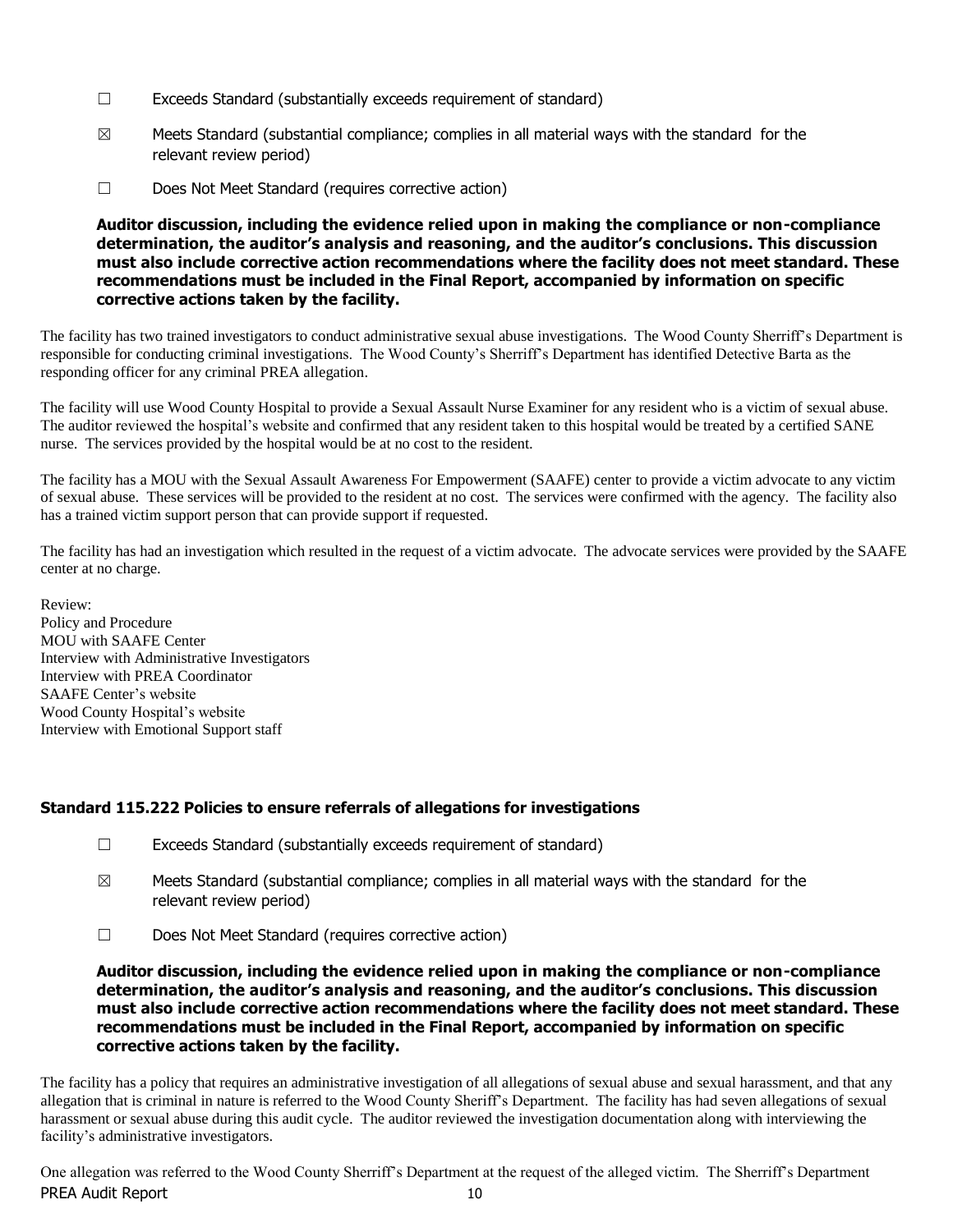conducted a criminal investigation at the request of the resident and the allegation was determined to be unsubstantiated. There was not enough evidence to either administratively or criminal substantiate the allegation.

The facility's website posts the investigative policy of the agency and the responsibilities of both the facility and the investigating entity. The auditor reviewed the facility's website (https://sites.google.com/site/nwcccsearch/home) and confirmed that the appropriate policy was posted.

Review: Policy and procedure NWCCC's website Investigative Reports Interview with Administrative Investigators

## **Standard 115.231 Employee training**

- $\Box$  Exceeds Standard (substantially exceeds requirement of standard)
- $\boxtimes$  Meets Standard (substantial compliance; complies in all material ways with the standard for the relevant review period)
- ☐ Does Not Meet Standard (requires corrective action)

**Auditor discussion, including the evidence relied upon in making the compliance or non-compliance determination, the auditor's analysis and reasoning, and the auditor's conclusions. This discussion must also include corrective action recommendations where the facility does not meet standard. These recommendations must be included in the Final Report, accompanied by information on specific corrective actions taken by the facility.**

The facility has trained all staff on the PREA required topics. The. Facility uses Relias online training to ensure that staff complete all the required aspects of PREA training. The training topics from the online training include: Dynamics of Sexual Abuse of Inmates, Detecting the Signs of Sexual Abuse, Reporting Knowledge and Suspicions, PREA basics, Definitions of Sexual Abuse of Inmates and Identification of Red Flags, and Prevention and Response. The PREA Coordinator also trains the staff on proper ways to communicate with the LGBTI population and first responder duties.

During staff interviews, all staff were able to discuss the various PREA related training they received either at orientation or during one of the online or in-person training sessions. Staff was well versed on the PREA policies and protocols.

The facility training focuses specifically on the male population because it does not house female residents. The facility uses a video produced by the Ohio Department of Rehabilitation and Correction to train on trans-gender and intersex pat downs and searches.

All staff sign an acknowledgment of the orientation training they received.

The training is tracked through the online Relias system to ensure all employees complete the training.

Review: Policy and procedure Training curriculum ODRC transgender/intersex pad-down search video Training records Interview with PREA Coordinator Interview with random staff

## **Standard 115.232 Volunteer and contractor training**

☐ Exceeds Standard (substantially exceeds requirement of standard)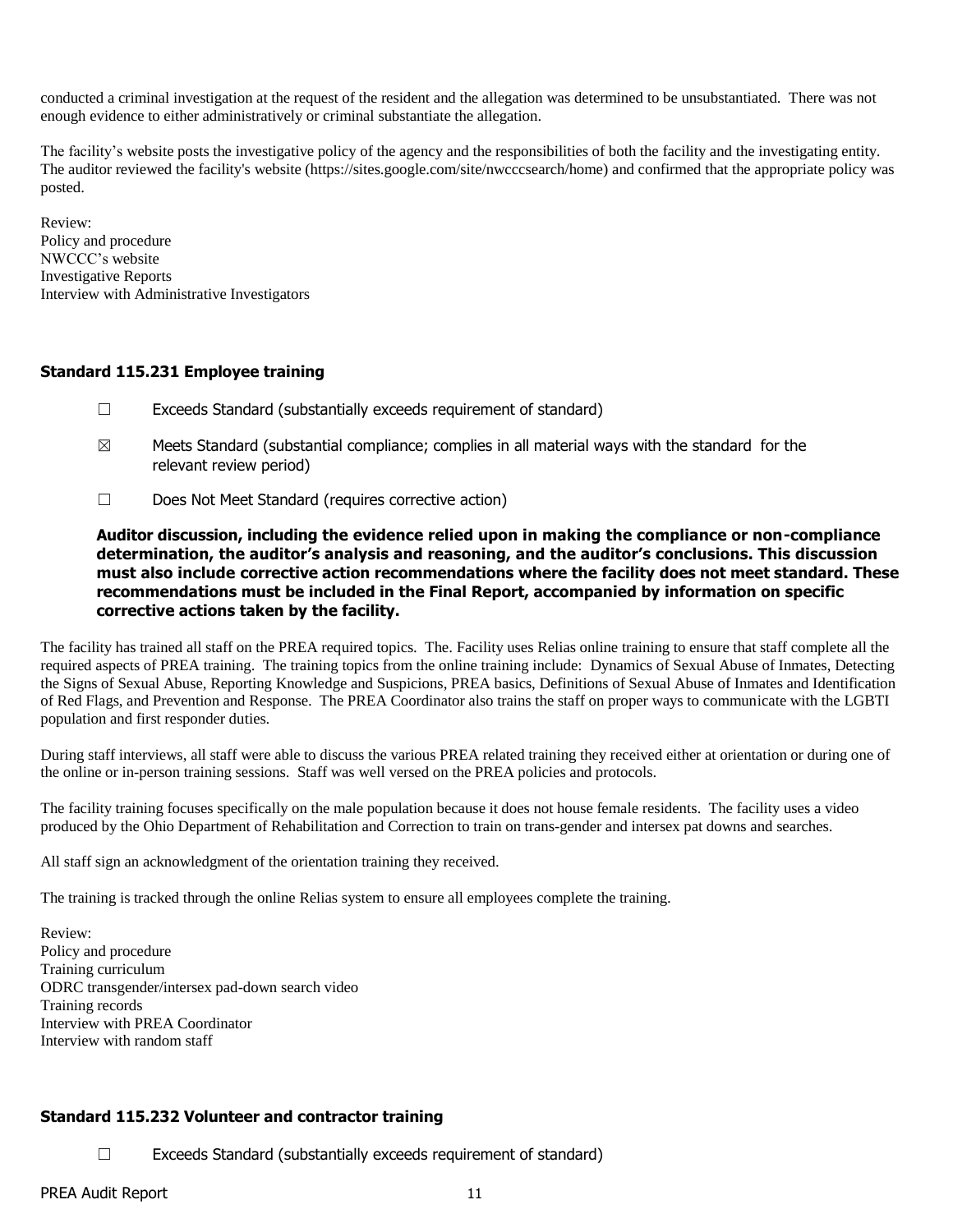- $\boxtimes$  Meets Standard (substantial compliance; complies in all material ways with the standard for the relevant review period)
- ☐ Does Not Meet Standard (requires corrective action)

**Auditor discussion, including the evidence relied upon in making the compliance or non-compliance determination, the auditor's analysis and reasoning, and the auditor's conclusions. This discussion must also include corrective action recommendations where the facility does not meet standard. These recommendations must be included in the Final Report, accompanied by information on specific corrective actions taken by the facility.**

The facility has a training plan for contractors and volunteers based on the level of interaction they have with the residents. The PREA Coordinator will show a video created by the Ohio Department of Rehabilitation and Correction specifically for contractors and vendors. Interns will receive the same type of training that staff receive because of the amount of time spent with the residents without staff supervision.

The auditor was able to interview a Bowling Green University student who is current doing an internship at the facility. The intern was able to discuss the training he received, first responder duties, and how to detect and report suspicions of sexual abuse and sexual harassment.

Documentation of received training is kept by the PREA Coordinator.

Review: Policy and procedure Contractor/vendor training video Contractor/vendor training certificates Interview with intern Interview with PREA Coordinator

## **Standard 115.233 Resident education**

- ☐ Exceeds Standard (substantially exceeds requirement of standard)
- $\boxtimes$  Meets Standard (substantial compliance; complies in all material ways with the standard for the relevant review period)
- ☐ Does Not Meet Standard (requires corrective action)

**Auditor discussion, including the evidence relied upon in making the compliance or non-compliance determination, the auditor's analysis and reasoning, and the auditor's conclusions. This discussion must also include corrective action recommendations where the facility does not meet standard. These recommendations must be included in the Final Report, accompanied by information on specific corrective actions taken by the facility.**

All residents receive information at the time of intake about the facility's zero tolerance policy, how to report incidents or suspicions of sexual abuse or sexual harassment, their rights to be free from sexual abuse and sexual harassment, and to be free from retaliation for reporting such incidents. This information is read and reviewed with all residents to ensure each resident understands their rights under the PREA guidelines. If a resident does not understand English or has other disabilities that prevent normal communication, the facility contracts services with other agencies so that each resident can benefit from the facilities efforts to prevent, detect, report, and respond to sexual abuse and sexual harassment (See standard 115.216). Residents sign acknowledgment of receiving this information.

All residents watch a PREA education video during orientation created by the Ohio Department of Rehabilitation and Correction and receive handouts that include ways to report and reporting phone numbers. This information is also on posters located throughout the facility. During resident interviews, all offenders reported receiving the PREA education and information at intake and during orientation group. Residents also indicated that their case managers reviewed ways to keep themselves safe, how to report including anonymously, and the toll free numbers posted near the phones. Postings with PREA related information was located in conspicuous areas throughout the facility.

PREA Audit Report 12 Review: Policy and procedure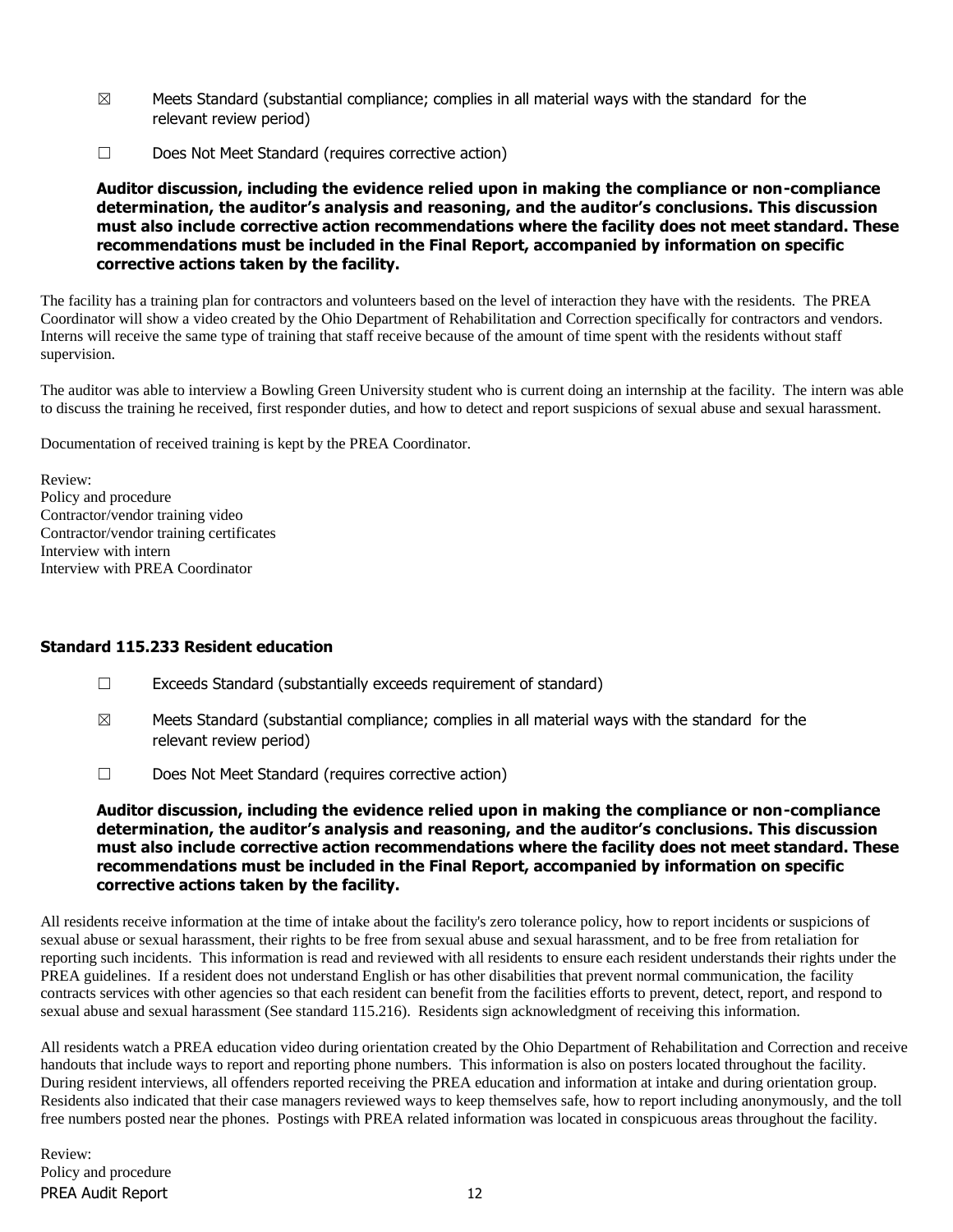Resident training video PREA postings Facility tour Interview with residents Interview with Program Manager Interview with Intake Specialist

#### **Standard 115.234 Specialized training: Investigations**

- ☐ Exceeds Standard (substantially exceeds requirement of standard)
- $\boxtimes$  Meets Standard (substantial compliance; complies in all material ways with the standard for the relevant review period)
- ☐ Does Not Meet Standard (requires corrective action)

**Auditor discussion, including the evidence relied upon in making the compliance or non-compliance determination, the auditor's analysis and reasoning, and the auditor's conclusions. This discussion must also include corrective action recommendations where the facility does not meet standard. These recommendations must be included in the Final Report, accompanied by information on specific corrective actions taken by the facility.**

The facility has a standardized process for administratively investigating any allegations. The facility's Program Director and Operations Director been trained to conduct administrative investigations. The training included techniques for interviewing sexual abuse victims, proper use of Miranda and Garrity warnings, evidence collection in a confinement setting, and required evidence to substantiate a case for administrative action or criminal referral. The training was provided by the Moss Group.

Review: Policy and procedure Administrative Investigator training curriculum Administrative Investigator training certificate Interview with Administrative Investigators

#### **Standard 115.235 Specialized training: Medical and mental health care**

- $\Box$  Exceeds Standard (substantially exceeds requirement of standard)
- $\boxtimes$  Meets Standard (substantial compliance; complies in all material ways with the standard for the relevant review period)
- ☐ Does Not Meet Standard (requires corrective action)

#### **Auditor discussion, including the evidence relied upon in making the compliance or non-compliance determination, the auditor's analysis and reasoning, and the auditor's conclusions. This discussion must also include corrective action recommendations where the facility does not meet standard. These recommendations must be included in the Final Report, accompanied by information on specific corrective actions taken by the facility.**

The facility contracts with a doctor and nursing staff for medical services at the facility. The staff have been trained in the area of PREA Medical Health Care of Sexual Assault Victims in a Confinement Setting produced by the Moss Group. The staff would assist in aftercare services if necessary, but all medical treatment concerning PREA abuse would be handled by a SANE qualified nurse at Wood County Hospital.

Mental health services are provided by referring victims to outside counseling services at Harbor Behavioral Health.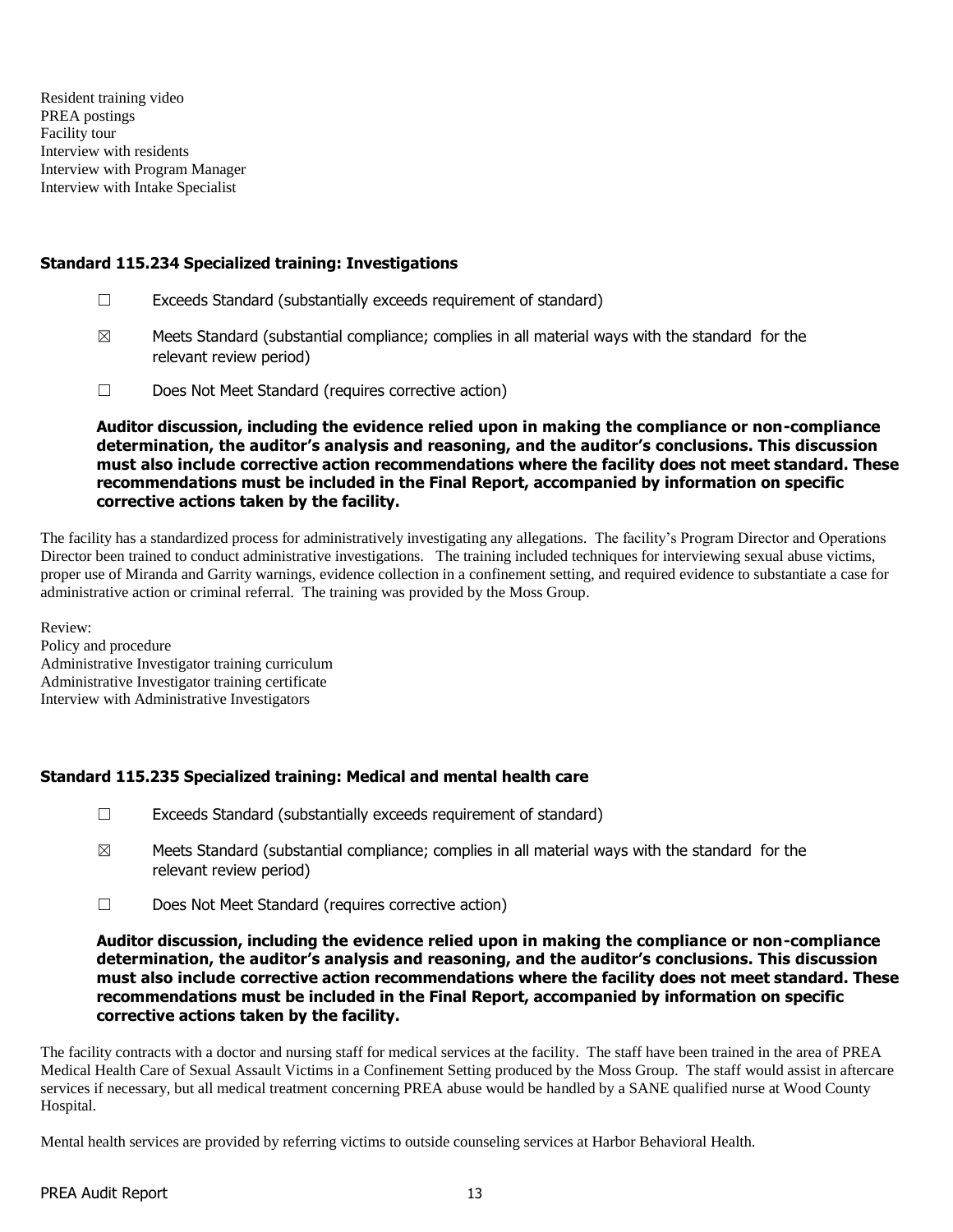Review: Policy and procedure Program Manger Interview with PREA Coordinator

#### **Standard 115.241 Screening for risk of victimization and abusiveness**

- $\Box$  Exceeds Standard (substantially exceeds requirement of standard)
- $\boxtimes$  Meets Standard (substantial compliance; complies in all material ways with the standard for the relevant review period)
- ☐ Does Not Meet Standard (requires corrective action)

**Auditor discussion, including the evidence relied upon in making the compliance or non-compliance determination, the auditor's analysis and reasoning, and the auditor's conclusions. This discussion must also include corrective action recommendations where the facility does not meet standard. These recommendations must be included in the Final Report, accompanied by information on specific corrective actions taken by the facility.**

All residents are screened for risk of vulnerability or abusiveness at intake. The screening tool used included all required criteria in order to accurately assess the resident's risk. The PREA screening form is stored electronically in the facility's online resident file system (Correct Tech) and only approved staff have access to the information. The Intake Specialist will complete the initial assessment with the resident during intake. A resident's case manager will complete a re-screen anytime any additional, relevant information is received, a referral, request, or incident of sexual abuse occurs. The policy does not allow for a resident to be disciplined for refusing to answer or for not disclosing complete information in response to questions on the resident's mental health, sexuality, or previous victimization.

The Intake Specialist has received training on how to complete the screening tool appropriately. An interview with the Intake Specialist confirmed his training on completing the form appropriately and the steps to take should a resident be classified as highly abusive, abuse, highly susceptible, or susceptible.

The PREA Coordinator reviews assessments and completes a quality assurance check to ensure residents are classified appropriately. Any necessary re-assessments are also reviewed for quality assurance purposes.

Review: Policy and procedure Initial PREA assessment screen PREA assessment rescreen Interview with PREA Coordinator Interview with Program Manager Interview with residents Interview with Intake Specialist Interview with case managers

#### **Standard 115.242 Use of screening information**

- $\Box$  Exceeds Standard (substantially exceeds requirement of standard)
- $\boxtimes$  Meets Standard (substantial compliance; complies in all material ways with the standard for the relevant review period)
- ☐ Does Not Meet Standard (requires corrective action)

# **Auditor discussion, including the evidence relied upon in making the compliance or non-compliance**

PREA Audit Report 14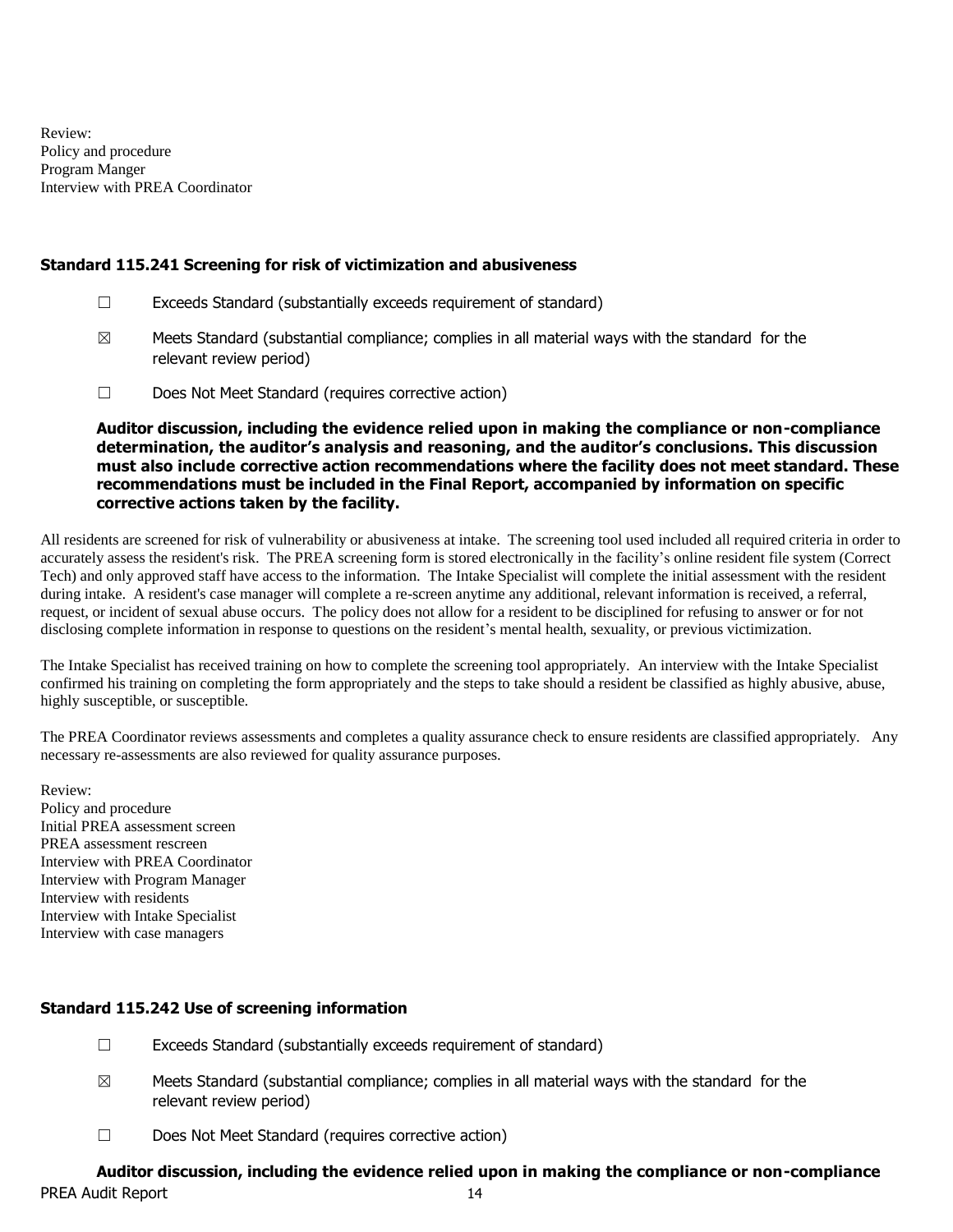## **determination, the auditor's analysis and reasoning, and the auditor's conclusions. This discussion must also include corrective action recommendations where the facility does not meet standard. These recommendations must be included in the Final Report, accompanied by information on specific corrective actions taken by the facility.**

All residents receive a classification based upon their PREA screening information. Classifications include: none; low, moderate, or high for susceptibility to abuse; or low, moderate, or high for abusiveness. A resident's classification will be documented in the facilities data base but no staff member without authorization will be able to see the screening form or answers. Any resident who is classified as highly vulnerable or highly abusive will be housed in a designated dorm with a bed that is easily viewable by staff. These residents will also be placed on increased checks by security staff. The increased checks will continue until it is deemed appropriate to have the increased checks end.

All residents with a classification have it addressed on their treatment plan. These residents work with their case manager to work on the issues underlining their classification and residents can also be referred to outside counseling if necessary.

The auditor and facility management discussed the facility's plan to house residents that are highly vulnerable, highly abusive, or transgender/intersex. The facility was able to describe specific bed placement, group separation, ability to shower separately, and the input of vulnerable residents as ways to ensure the safety of each resident.

Review: Policy and procedure Facility tour Initial PREA assessment screening PREA re-screen assessment Individual treatment plan Staffing plan Interview with Case Managers Interview with Intake Specialist Interview with PREA Coordinator

#### **Standard 115.251 Resident reporting**

- ☐ Exceeds Standard (substantially exceeds requirement of standard)
- $\boxtimes$  Meets Standard (substantial compliance; complies in all material ways with the standard for the relevant review period)
- ☐ Does Not Meet Standard (requires corrective action)

#### **Auditor discussion, including the evidence relied upon in making the compliance or non-compliance determination, the auditor's analysis and reasoning, and the auditor's conclusions. This discussion must also include corrective action recommendations where the facility does not meet standard. These recommendations must be included in the Final Report, accompanied by information on specific corrective actions taken by the facility.**

Residents at NWCCC have multiple ways of reporting sexual abuse. Posters throughout the facility indicate how residents can report as well as how to report to an outside agency. Interviews with the residents indicate that they are aware of all means of reporting and that they could report anonymously. They received the information at intake, during orientation training, and in case manager meetings.

The facility has resident phones with the reporting numbers unblocked to allow free calls to the reporting entities. Instructions for how to complete these phone calls are posted near all the phones.

All residents received information at intake and in their handbooks regarding PREA reporting. Staff received information on how to privately report during staff training.

The allegations that have been received by the facility during this audit period include calling the anonymous hotline number, written notice given to staff, and verbal complaint to staff.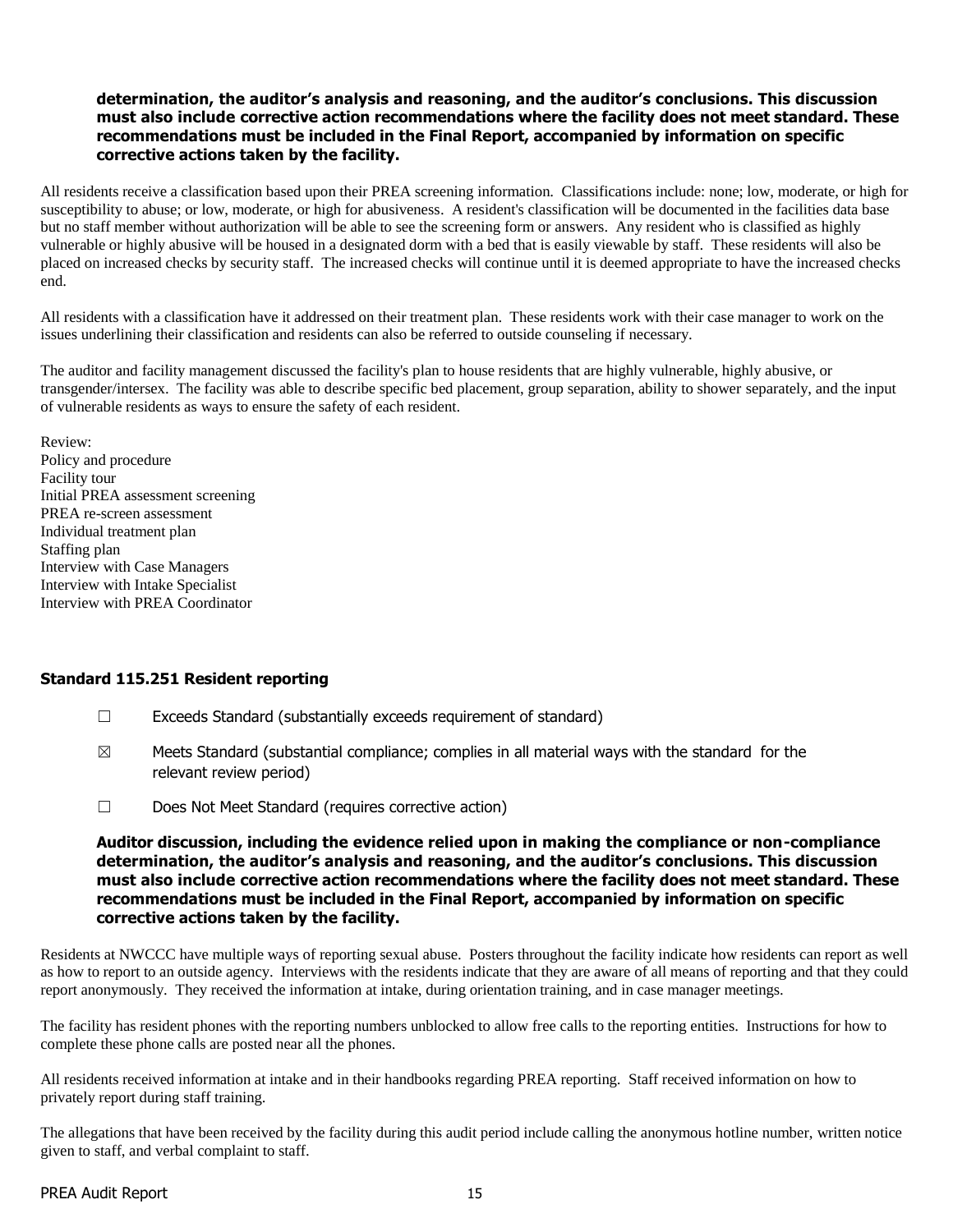Review: Policy and procedure PREA postings PREA brochure Facility tour Interview with PREA Coordinator Interview with Operations Director Interview with residents Review of Investigations

## **Standard 115.252 Exhaustion of administrative remedies**

- $\Box$  Exceeds Standard (substantially exceeds requirement of standard)
- ☐ Meets Standard (substantial compliance; complies in all material ways with the standard for the relevant review period)
- ☐ Does Not Meet Standard (requires corrective action)

#### **Auditor discussion, including the evidence relied upon in making the compliance or non-compliance determination, the auditor's analysis and reasoning, and the auditor's conclusions. This discussion must also include corrective action recommendations where the facility does not meet standard. These recommendations must be included in the Final Report, accompanied by information on specific corrective actions taken by the facility.**

N/A: The PREA Coordinator states that the agency does not use its grievance system to investigate PREA allegations. Any resident who uses a grievance form to report an allegation will have the form removed from the grievance process and it will be handled like any other reporting method.

## **Standard 115.253 Resident access to outside confidential support services**

- $\Box$  Exceeds Standard (substantially exceeds requirement of standard)
- $\boxtimes$  Meets Standard (substantial compliance; complies in all material ways with the standard for the relevant review period)
- ☐ Does Not Meet Standard (requires corrective action)

#### **Auditor discussion, including the evidence relied upon in making the compliance or non-compliance determination, the auditor's analysis and reasoning, and the auditor's conclusions. This discussion must also include corrective action recommendations where the facility does not meet standard. These recommendations must be included in the Final Report, accompanied by information on specific corrective actions taken by the facility.**

The facility has a MOU with SAAFE Center to provide emotional support and advocate services to any resident who is a victim of sexual abuse. The facility provides the phone number and address of this agency to residents as wells as train them during orientation of the limitations to confidentiality and mandatory reporting.

Residents who were interviewed verified that they received this information and that the information is available on posters located throughout the facility.

The auditor took note of the information on posters located throughout the facility and ensured that the posting contained all the accurate information. A review of the MOU was also completed.

The auditor reviewed SAAFE's website and reviewed the services available to any resident who may need emotional support after an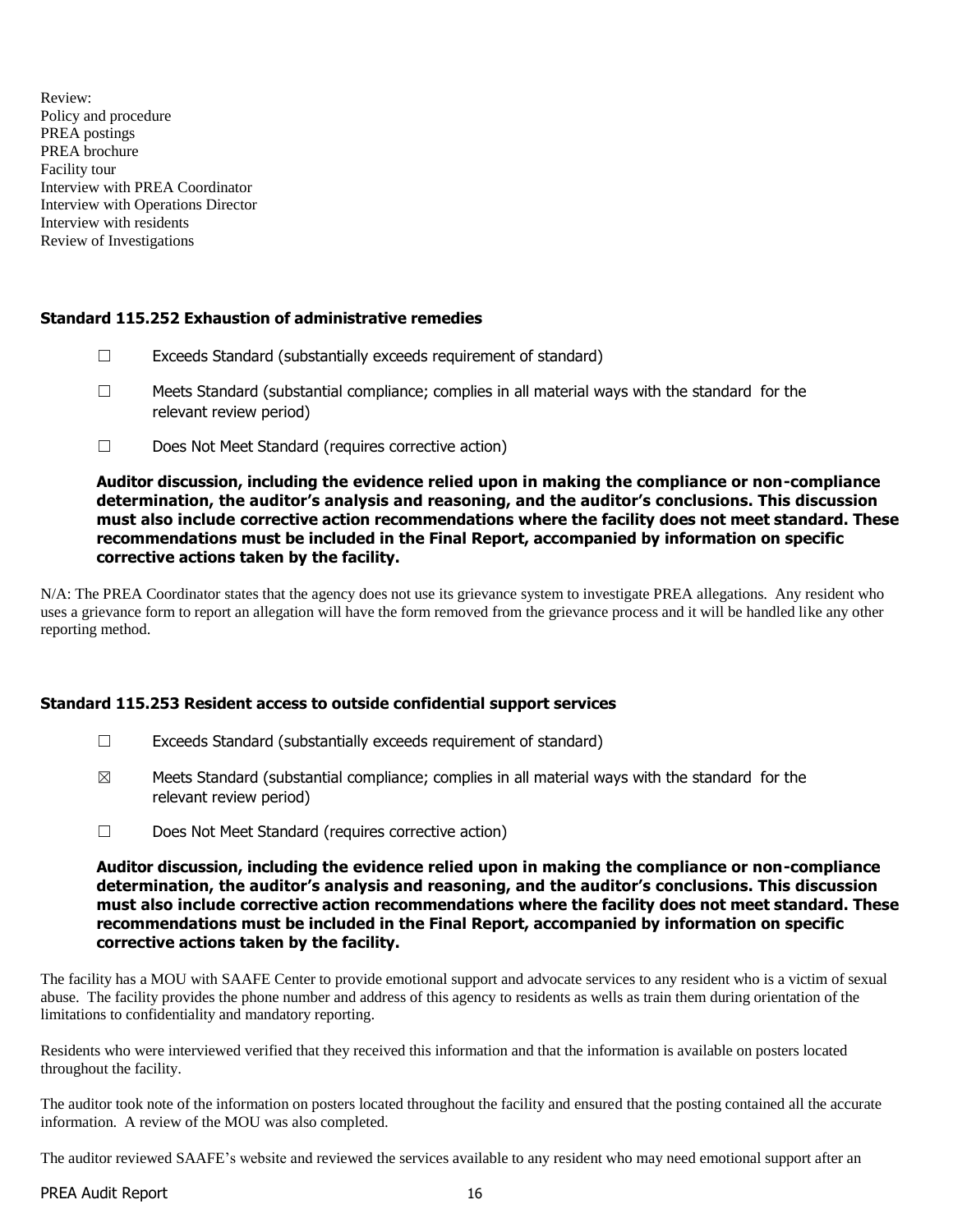incident of sexual assault/abuse. The services included support while in the hospital, during any investigation/questioning, court appearances, and any on-going counseling needs. The review confirmed that the services are free of charge.

The agency also has trained staff that can offer victim support services at the request of the victim.

The facility has had one request to receive victim advocate services. The facility contacted the SAAFE Center and an advocate was provided to the victim at no cost.

Review: Policy and procedure MOU with SAAFE Center SAAFE Center's website Emotional Support Training Certificate Interview with PREA Coordinator Review of Investigation reports

#### **Standard 115.254 Third-party reporting**

- $\Box$  Exceeds Standard (substantially exceeds requirement of standard)
- $\boxtimes$  Meets Standard (substantial compliance; complies in all material ways with the standard for the relevant review period)
- ☐ Does Not Meet Standard (requires corrective action)

**Auditor discussion, including the evidence relied upon in making the compliance or non-compliance determination, the auditor's analysis and reasoning, and the auditor's conclusions. This discussion must also include corrective action recommendations where the facility does not meet standard. These recommendations must be included in the Final Report, accompanied by information on specific corrective actions taken by the facility.**

The agency has posted on its website ways that anyone can report sexual abuse or sexual harassment on behalf of a resident. Residents are also educated that they can report to family members who can then make a third party report. This information is also on posters located in the visitation room and near the sign-in desk.

The facility has received information of an allegation of sexual harassment from the anonymous hotline number.

Review: Policy and procedure NWCCC website: https://sites.google.com/site/nwcccsearch/home PREA postings Facility tour Interview with Administrative Investigators Interviews with random residents Investigation reports

## **Standard 115.261 Staff and agency reporting duties**

- ☐ Exceeds Standard (substantially exceeds requirement of standard)
- $\boxtimes$  Meets Standard (substantial compliance; complies in all material ways with the standard for the relevant review period)
- ☐ Does Not Meet Standard (requires corrective action)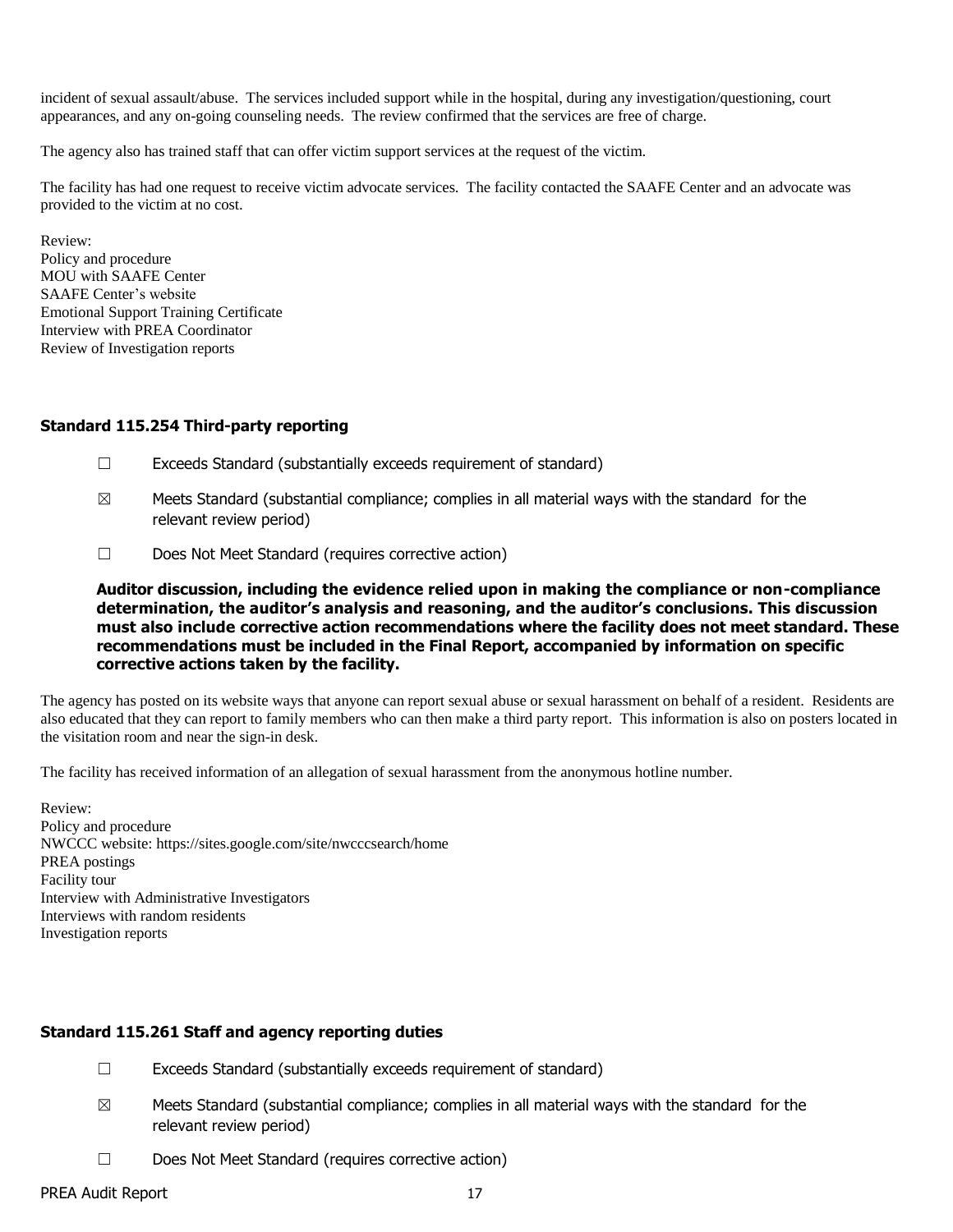#### **Auditor discussion, including the evidence relied upon in making the compliance or non-compliance determination, the auditor's analysis and reasoning, and the auditor's conclusions. This discussion must also include corrective action recommendations where the facility does not meet standard. These recommendations must be included in the Final Report, accompanied by information on specific corrective actions taken by the facility.**

NWCCC policy requires all employees to immediately report any knowledge, suspicion, or information regarding an incident of sexual abuse or sexual harassment including third party and anonymous reports. Apart from the employee's supervisor, no one shall reveal any information related to a sexual abuse report to anyone other than to the extent necessary to make treatment, investigation, and other security and management decisions. All allegations of sexual abuse or sexual harassment are reported to the facility's investigators.

The auditor interviewed all required specialized staff and several random staff members. All staff members indicated that they were given and understand the agency's policy on reporting PREA incidents and were trained on the appropriate way to document a report and to whom they should report an allegation. Staff indicated they understood that they are required to report their own suspicions, or information regarding sexual abuse, sexual harassment, or retaliation.

The facility had a sexual harassment allegation was initiated by a staff member who received a verbal report from a resident. The staff member immediately reported the incident to his supervisor.

All staff members with a duty to report based on local law and medical and mental health practitioners are required to inform residents of their status and the limitation of confidentiality at the initiation of services. Interviews with staff members who have a duty to report indicated that they understood their duty to inform residents before providing services.

The facility does not admit residents under the age of 18. The State of Ohio does not require institutions or facilities licensed by the state or facilities in which a person resides as a result of voluntary, civil, or criminal commitment to report to adult protective services (Chapter 5101:2-20 and 5101:2-20-01).

Review: Policy and procedure Ohio revised code Investigation report Interview with random staff Interview with Administrative Investigators Interview with Program Manager

## **Standard 115.262 Agency protection duties**

- $\Box$  Exceeds Standard (substantially exceeds requirement of standard)
- $\boxtimes$  Meets Standard (substantial compliance; complies in all material ways with the standard for the relevant review period)
- ☐ Does Not Meet Standard (requires corrective action)

#### **Auditor discussion, including the evidence relied upon in making the compliance or non-compliance determination, the auditor's analysis and reasoning, and the auditor's conclusions. This discussion must also include corrective action recommendations where the facility does not meet standard. These recommendations must be included in the Final Report, accompanied by information on specific corrective actions taken by the facility.**

NWCCC has four separate dorms. This allows the facility to move either the alleged victim or the alleged abuser to another dorm within the facility. The facility also has the use of a holding cell if necessary to protect a resident from imminent abuse. If the facility cannot house a resident safely then the resident may be removed from the facility. If the alleged offender is a staff member, staff can be placed on administrative leave until the allegation has been investigated. During the interview process, it was very clear that the safety and security of all residents is their primary concern.

PREA Audit Report 18 An interview with the Agency Investigators describe the process on how they determine if an alleged victim or abuser should be moved in order to protect the victim from imminent abuse. The practice is to place a staff member on administrative leave if they are accused of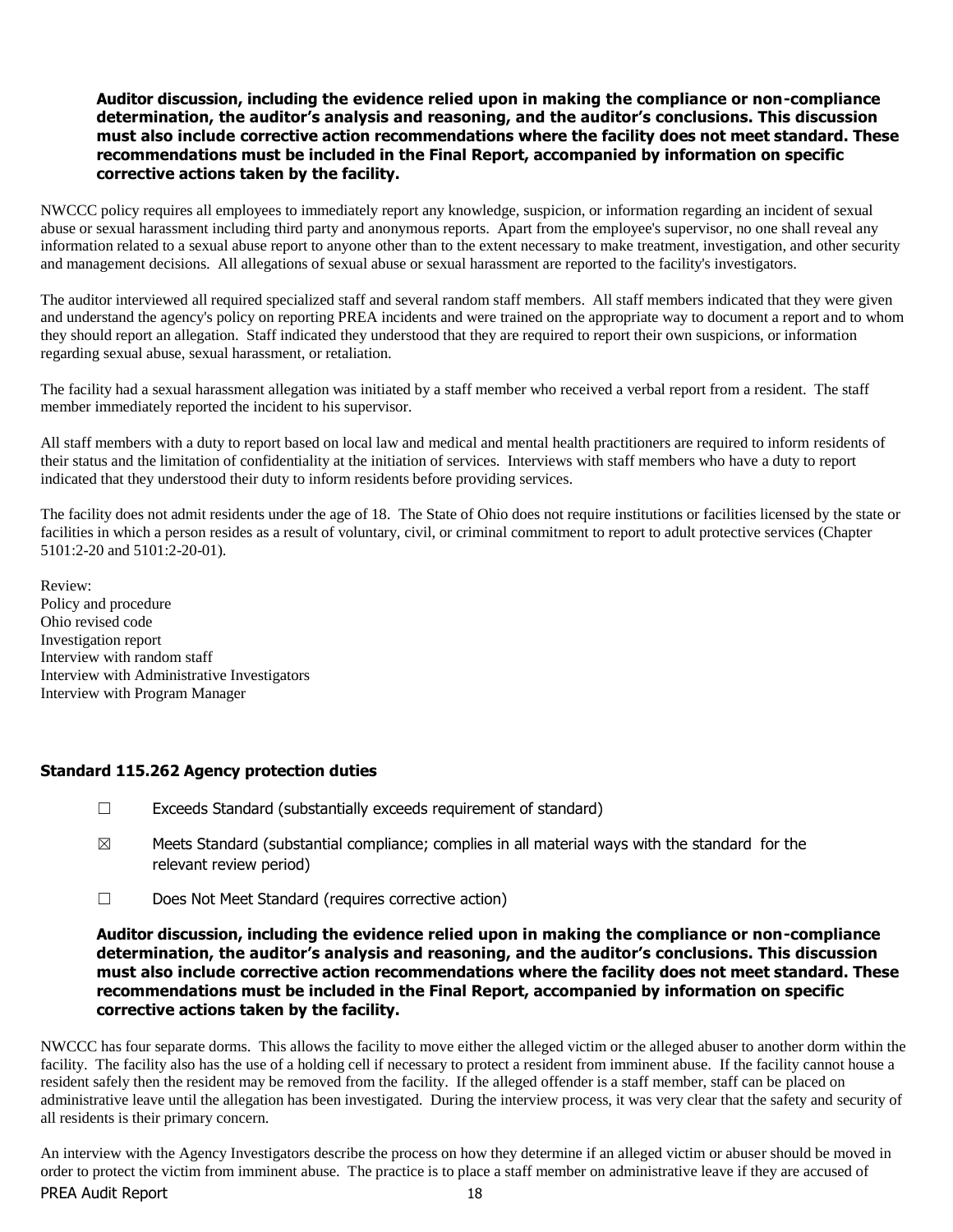sexual harassment or sexual abuse during the investigation. The staff member is to have no contact with the facility or other staff member until a determination has been made. If another resident is the alleged abuser, the abuser and victim will be separated by dorm until a determination has been made.

The facility has conducted one sexual harassment investigation where the alleged victim was moved to a dorm where he would be away from the alleged abuser. The facility has also placed a resident in "protective custody" in order to protect a resident while the allegation was being investigated.

Review: Policy and procedure Investigation reports Interview with Administrative Investigators Interview with PREA Coordinator

## **Standard 115.263 Reporting to other confinement facilities**

- ☐ Exceeds Standard (substantially exceeds requirement of standard)
- $\boxtimes$  Meets Standard (substantial compliance; complies in all material ways with the standard for the relevant review period)
- ☐ Does Not Meet Standard (requires corrective action)

**Auditor discussion, including the evidence relied upon in making the compliance or non-compliance determination, the auditor's analysis and reasoning, and the auditor's conclusions. This discussion must also include corrective action recommendations where the facility does not meet standard. These recommendations must be included in the Final Report, accompanied by information on specific corrective actions taken by the facility.**

Upon receiving an allegation that a client was sexually abused while confined at another corrections facility, the Program Director shall notify in writing the head of the facility or appropriate central office of the agency where the alleged abuse occurred notify the facility. The policy requires notification within 72 hours.

Interviews with the Agency's PREA Coordinator confirmed this practice.

The facility has not received any allegation from another agency but has made a report to another agency.

Review: Policy and procedure Interview with PREA Coordinator

## **Standard 115.264 Staff first responder duties**

- ☐ Exceeds Standard (substantially exceeds requirement of standard)
- $\boxtimes$  Meets Standard (substantial compliance; complies in all material ways with the standard for the relevant review period)
- ☐ Does Not Meet Standard (requires corrective action)

**Auditor discussion, including the evidence relied upon in making the compliance or non-compliance determination, the auditor's analysis and reasoning, and the auditor's conclusions. This discussion must also include corrective action recommendations where the facility does not meet standard. These recommendations must be included in the Final Report, accompanied by information on specific corrective actions taken by the facility.**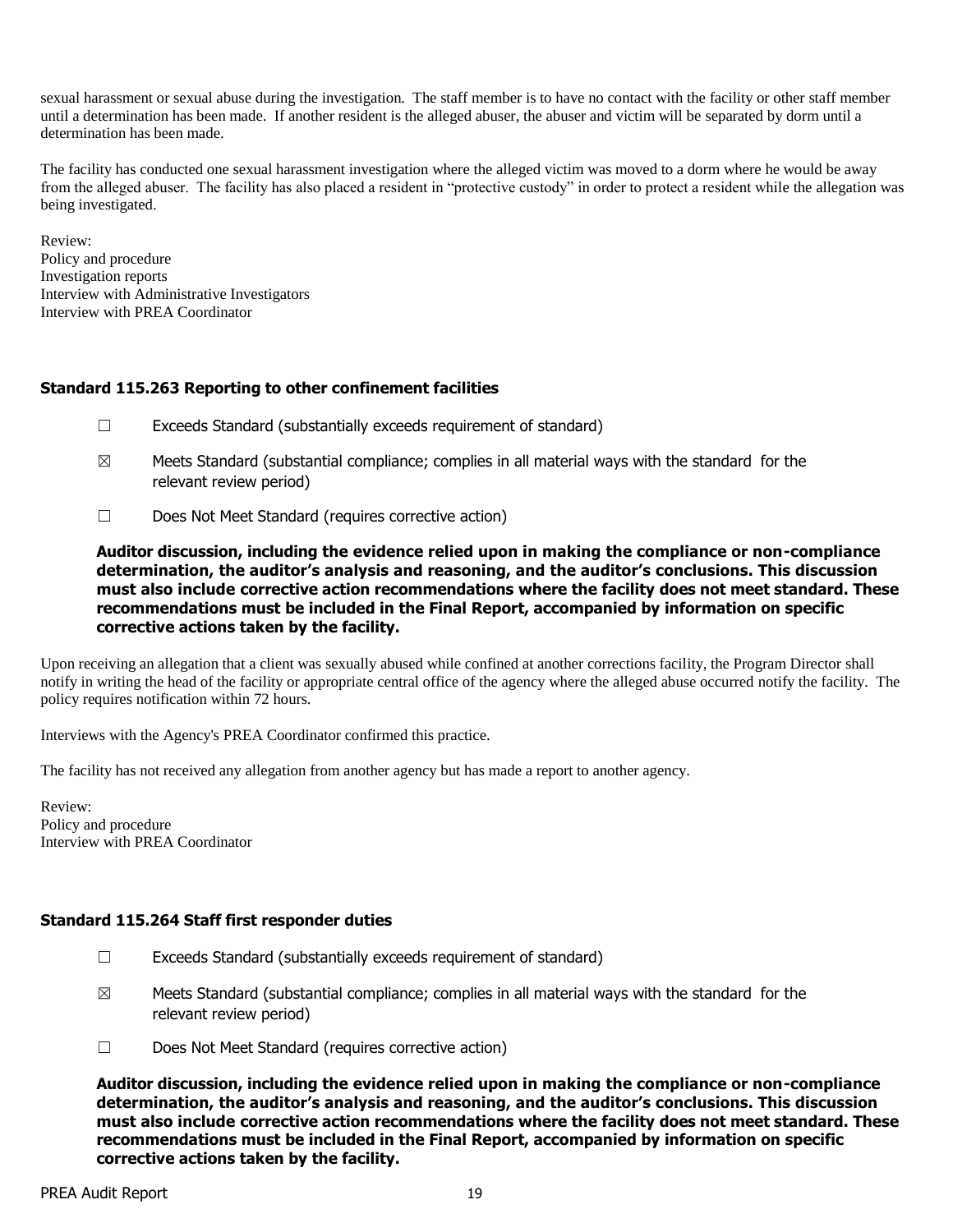NWCCC has a policy outlining first responder duties for any allegation of sexual abuse. The policy contains instructions for how to separate the abuser and victim, protect and preserve evidence until it can be collected by appropriate authorities, do not allow the abuser to destroy evidence, request that the victim does not destroy any evidence, and enacting the PREA coordinated response plan. All staff are trained on first responder duties (security and non-security staff).

Interviews of security and program staff indicate that staff know the appropriate steps to take to preserve and protect evidence and support the victim. All staff seemed comfortable with the first responder duties and confident that they would respond appropriately based upon their training.

The facility has not had to use first responder training for any allegation of sexual abuse.

Review: Policy and procedure Training records Interviews with random staff

## **Standard 115.265 Coordinated response**

- $\Box$  Exceeds Standard (substantially exceeds requirement of standard)
- $\boxtimes$  Meets Standard (substantial compliance; complies in all material ways with the standard for the relevant review period)
- ☐ Does Not Meet Standard (requires corrective action)

**Auditor discussion, including the evidence relied upon in making the compliance or non-compliance determination, the auditor's analysis and reasoning, and the auditor's conclusions. This discussion must also include corrective action recommendations where the facility does not meet standard. These recommendations must be included in the Final Report, accompanied by information on specific corrective actions taken by the facility.**

NWCCC has an appropriate written coordinated response plan to respond to any incident of sexual abuse. The plan includes the steps to take for first responders, medical and mental health practitioners, investigators, and facility leadership. All staff is trained on the plan and this was confirmed through interviews with security and program staff.

During staff interviews, staff knew and could articulate the coordinated response plan. All staff knew the entire plan and did not differentiate between security and non-security tasks.

Review: Policy and procedure Interview with random staff

## **Standard 115.266 Preservation of ability to protect residents from contact with abusers**

- $\Box$  Exceeds Standard (substantially exceeds requirement of standard)
- $\Box$  Meets Standard (substantial compliance; complies in all material ways with the standard for the relevant review period)
- ☐ Does Not Meet Standard (requires corrective action)

**Auditor discussion, including the evidence relied upon in making the compliance or non-compliance determination, the auditor's analysis and reasoning, and the auditor's conclusions. This discussion must also include corrective action recommendations where the facility does not meet standard. These**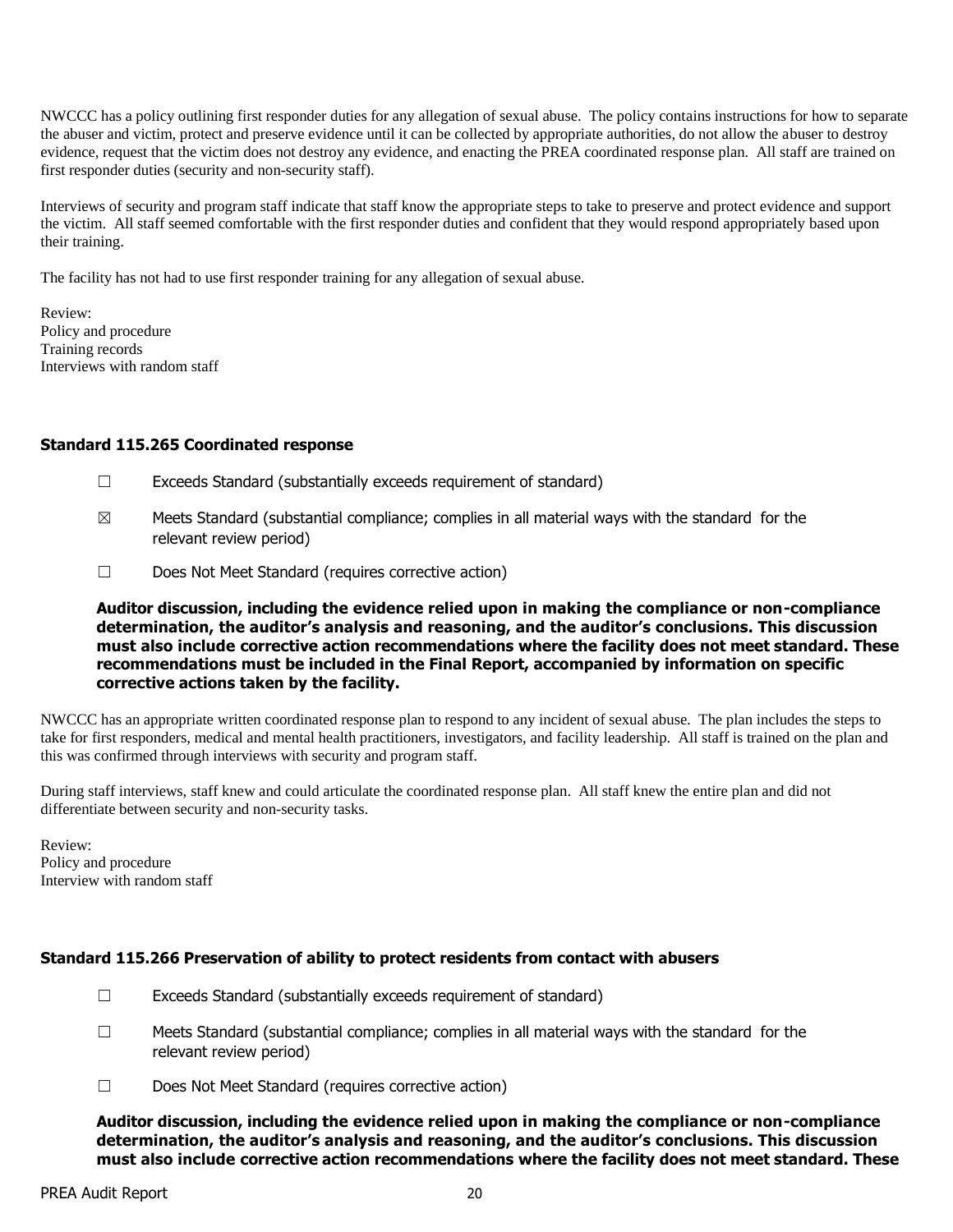#### **recommendations must be included in the Final Report, accompanied by information on specific corrective actions taken by the facility.**

N/A: The PREA Coordinator indicates that the facility is not under any collective bargaining agreements – a non-union agency.

#### **Standard 115.267 Agency protection against retaliation**

- ☐ Exceeds Standard (substantially exceeds requirement of standard)
- $\boxtimes$  Meets Standard (substantial compliance; complies in all material ways with the standard for the relevant review period)
- ☐ Does Not Meet Standard (requires corrective action)

**Auditor discussion, including the evidence relied upon in making the compliance or non-compliance determination, the auditor's analysis and reasoning, and the auditor's conclusions. This discussion must also include corrective action recommendations where the facility does not meet standard. These recommendations must be included in the Final Report, accompanied by information on specific corrective actions taken by the facility.**

The agency has a policy to protect all residents and staff who report sexual abuse or sexual harassment or cooperate with sexual abuse or sexual harassment investigations from retaliation. The facility has assigned the Program Director and Operations Director or supervisory designee as the staff responsible for monitoring against retaliation for at least 90 days. In the case of resident victims, a status check is also completed.

The facility has the ability to move victim, offender, or employees in order to protect against retaliation.

Interviews with the agency's PREA Coordinator and Operations Director confirmed the monitoring process. The auditor reviewed the form that is to be completed for status checks and the team would review the status reviews to determine if an extension in monitoring is necessary.

The facility has not had a case where retaliation monitoring was necessary. The facility did receive a report from a resident who thought he was being retaliated against for making a staff-resident sexual harassment allegation, but it was later discovered through interviews with the resident that he made the retaliation claim to get back a staff who had sanctioned him earlier in the day.

Staff verified during interviews that their PREA training includes how to detect and protect others from retaliation, and that they have a right to be free from retaliation when reporting or cooperating in an investigation. Residents also verified that they have received information on their right to be free from retaliation.

Review: Policy and procedure Training records Investigation reports Interview with Operations Director Interview with PREA Coordinator Interview with random staff Interview with random residents

## **Standard 115.271 Criminal and administrative agency investigations**

- $\Box$  Exceeds Standard (substantially exceeds requirement of standard)
- $\boxtimes$  Meets Standard (substantial compliance; complies in all material ways with the standard for the relevant review period)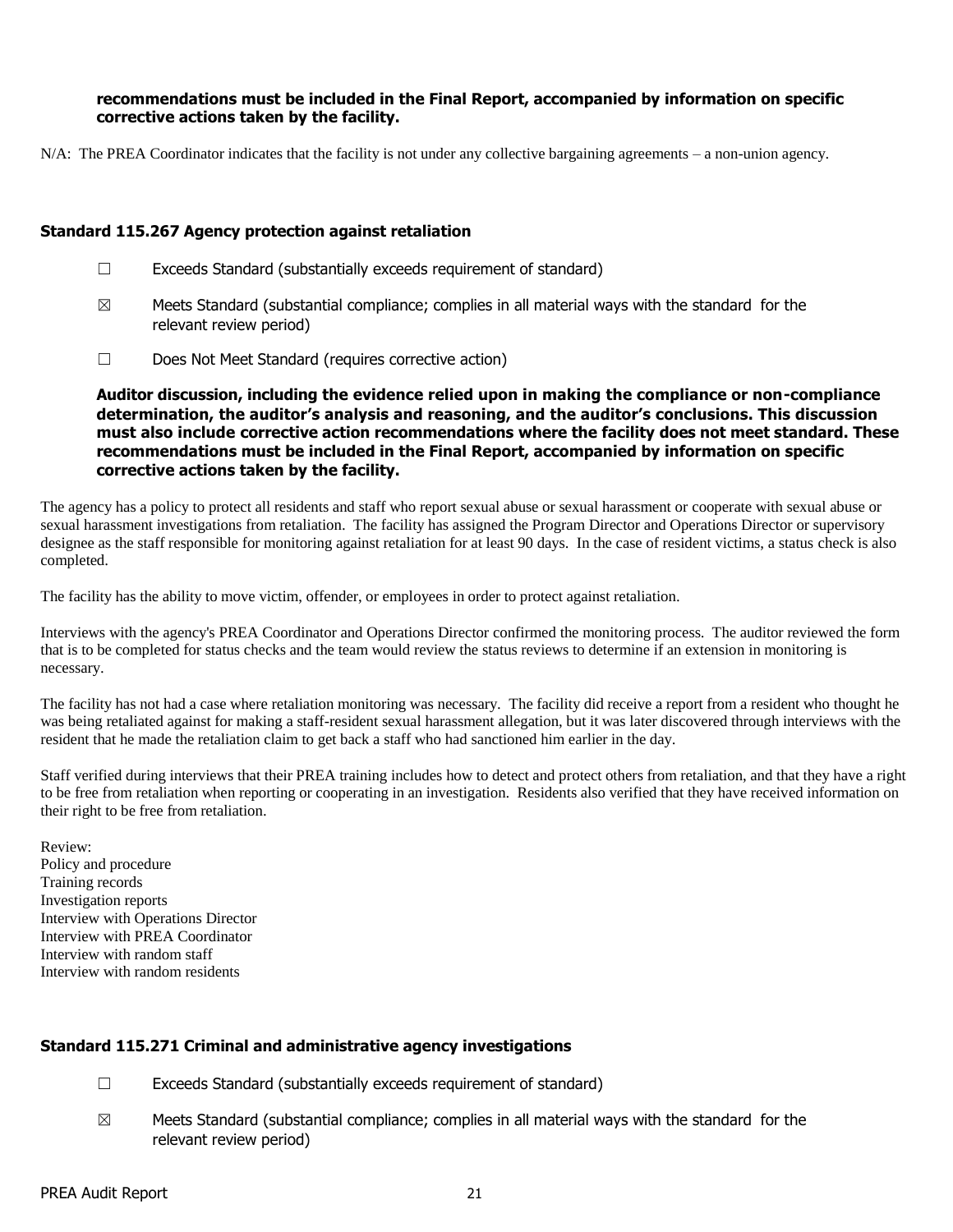☐ Does Not Meet Standard (requires corrective action)

#### **Auditor discussion, including the evidence relied upon in making the compliance or non-compliance determination, the auditor's analysis and reasoning, and the auditor's conclusions. This discussion must also include corrective action recommendations where the facility does not meet standard. These recommendations must be included in the Final Report, accompanied by information on specific corrective actions taken by the facility.**

All allegations of sexual abuse or sexual harassment including third party and anonymous reports are administratively investigated by the facility's two (2) trained investigators and any report that appears criminal in nature are referred to the Wood County Sherriff's Department who has the legal authority to conduct a criminal investigation.

Both the agency investigators were interviewed and walked through their process of investigating any PREA related complaint and how this information is used determine whether an allegation is substantiated, unsubstantiated, or unfounded. The investigators collect all relevant information (interviews with staff, victim, witness, and the abuser; review any surveillance information) and make note of any facility issue that could have aided in the allegation. The PREA Coordinator determines the outcome of the investigation.

The investigator's written report includes whether staff actions or failures to act contribute to the abuse and a description of the physical and testimonial evidence, the reasoning behind credibility assessments, and investigative facts and findings.

The PREA Coordinator maintain all records from all allegations for as long as the abuser is incarcerated or employed by the agency, plus five years.

Investigation #1: Resident-on-Resident sexual abuse allegation. An Administrative Investigator interviewed the alleged victim, alleged abuser, and witness. The investigator was able to determine that the allegation was substantiated due to the abuser admitting that he did expose his genitals to the victim.

Investigation #2: Resident-on-Resident sexual abuse allegation. An Administrative Investigator interviewed the alleged victim, alleged abuser, and witness. The investigator was unable to substantiated the allegation due to conflicting reports, uncertain of the time when the alleged abuse took place, and no video evidence. The victim wanted to press charges on the alleged abuse so the Wood County Sherriff's Department was called. The assigned detective from the sheriff's department met with the alleged victim and potential witness (the alleged abuser had been removed from the facility due to other program violations). The detective was also unable to substantiated the allegation due to lack of evidence.

Investigation #3: Resident-on-Resident sexual harassment allegation. An Administrative Investigator interviewed the alleged victim and potential witness. The investigator also was able to review camera evidence. The alleged victim in this case was moved to a dorm room on the other side of the facility while the investigation was ongoing. The investigator determined that the allegation was unfounded.

Investigation #4: Staff-on-Resident Sexual Harassment: An Administrative Investigator interviewed the alleged victim and determined that the allegation was unfounded. The victim complained of inappropriate strip search but his description of what occurred match the facility's procedure for proper strip search.

Investigation #5: Staff –on-Resident Sexual Harassment: An Administrative Investigator interviewed the alleged victim and potential witness and determined that that allegation was unfounded. The victim alleged a staff member was playing a game in order to get residents to look at his genitals. Interviews with staff members revealed that some of the security and residents were playing a game similar to "made you look" where the object of the game is to get the other person to look down. The investigator determined that there was no sexual motivation to this game; however, address staff on the unprofessional behavior and ending this game.

Investigation #6: Resident-on-Resident Sexual Harassment: An Administrative Investigator interviewed the alleged victim, alleged abuser, and reviewed camera footage and determined that the allegation was unfounded. The review of the camera footage at the location where the harassment was to have taken place shows no evidence of any harassing behavior.

The auditor discussed with the administrative investigators their assessment for how a case would be determined to be substantiated, unsubstantiated, or unfounded, and their process for referring to legal authority for a criminal investigation.

The auditor was able to review the investigation notes as well as interview both investigators.

Review: Policy and Procedure Investigation reports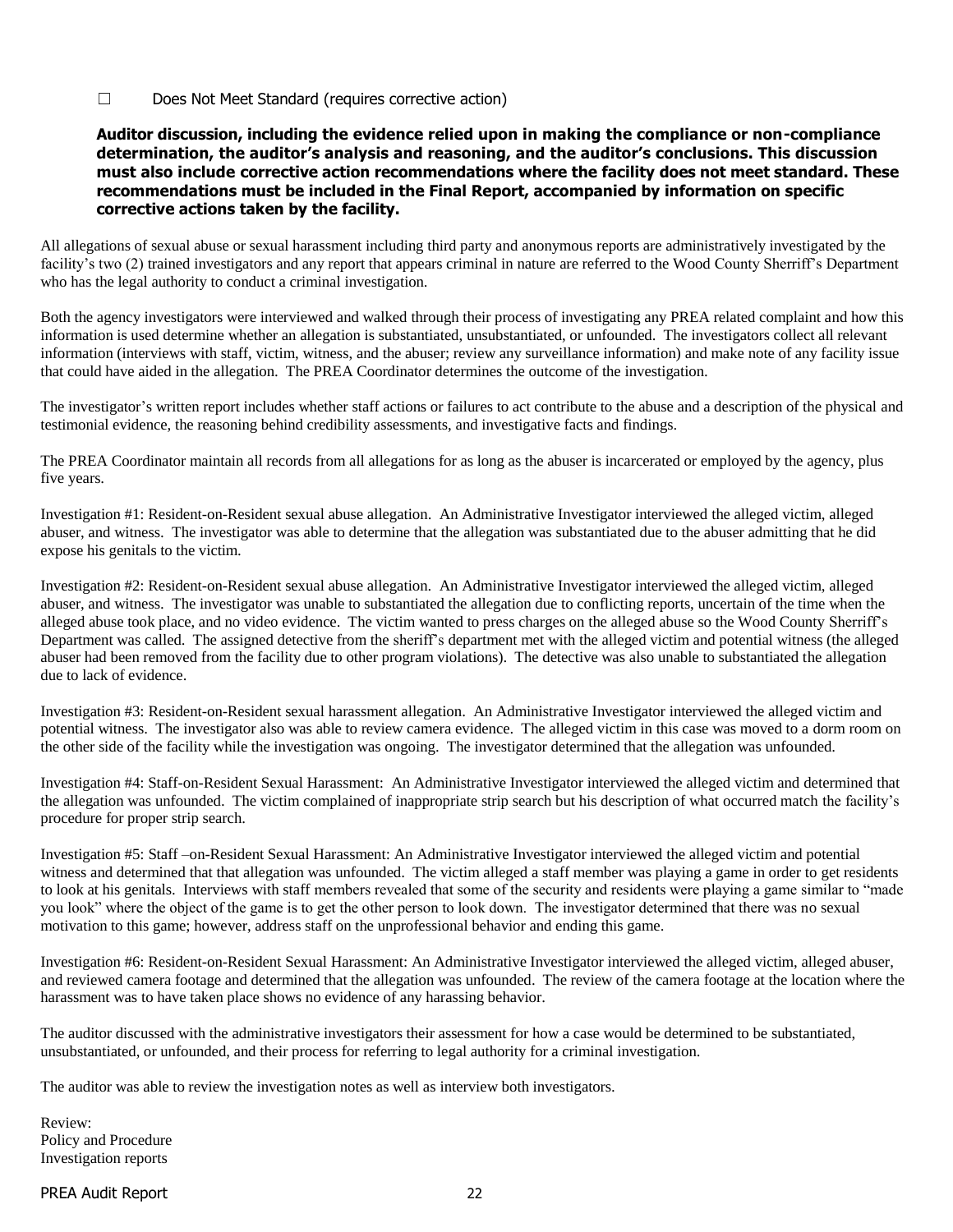Interview with Administrative Investigators

## **Standard 115.272 Evidentiary standard for administrative investigations**

- ☐ Exceeds Standard (substantially exceeds requirement of standard)
- $\boxtimes$  Meets Standard (substantial compliance; complies in all material ways with the standard for the relevant review period)
- ☐ Does Not Meet Standard (requires corrective action)

**Auditor discussion, including the evidence relied upon in making the compliance or non-compliance determination, the auditor's analysis and reasoning, and the auditor's conclusions. This discussion must also include corrective action recommendations where the facility does not meet standard. These recommendations must be included in the Final Report, accompanied by information on specific corrective actions taken by the facility.**

By agency policy and confirmed by investigators and PREA Coordinator interviews, the agency imposes a standard of preponderance of evidence or 51% to substantiate an allegation of sexual abuse or sexual harassment.

The auditor reviewed the allegations with the administrative investigators to ensure that the evidentiary standard of preponderance of evidence was used in the case. The resident-to resident allegation was substantiated due to the abuser admitting the behavior.

Review: Policy and Procedure Investigation reports Interview with Administrative Investigators

## **Standard 115.273 Reporting to residents**

- ☐ Exceeds Standard (substantially exceeds requirement of standard)
- $\boxtimes$  Meets Standard (substantial compliance; complies in all material ways with the standard for the relevant review period)
- ☐ Does Not Meet Standard (requires corrective action)

#### **Auditor discussion, including the evidence relied upon in making the compliance or non-compliance determination, the auditor's analysis and reasoning, and the auditor's conclusions. This discussion must also include corrective action recommendations where the facility does not meet standard. These recommendations must be included in the Final Report, accompanied by information on specific corrective actions taken by the facility.**

The Program Director or Operations Director is responsible for informing a resident who alleges sexual abuse the outcome of the investigation. The facility request information from the legal authority if the investigation is criminal in nature to inform the alleged victim of the outcome of an investigation.

The notice includes whether the abuser, if a staff member, is no longer posted in the client's unit; no longer employed at the facility; has been indicted on a charge related to the sexual abuse within the facility; or has been convicted on a charge related to sexual abuse within the facility. The notice includes whether the abuser, if another resident, has been indicted on a charge related to sexual abuse within the facility or has been convicted on a charge related to sexual abuse within the facility.

The victim notification is documented in the investigation report.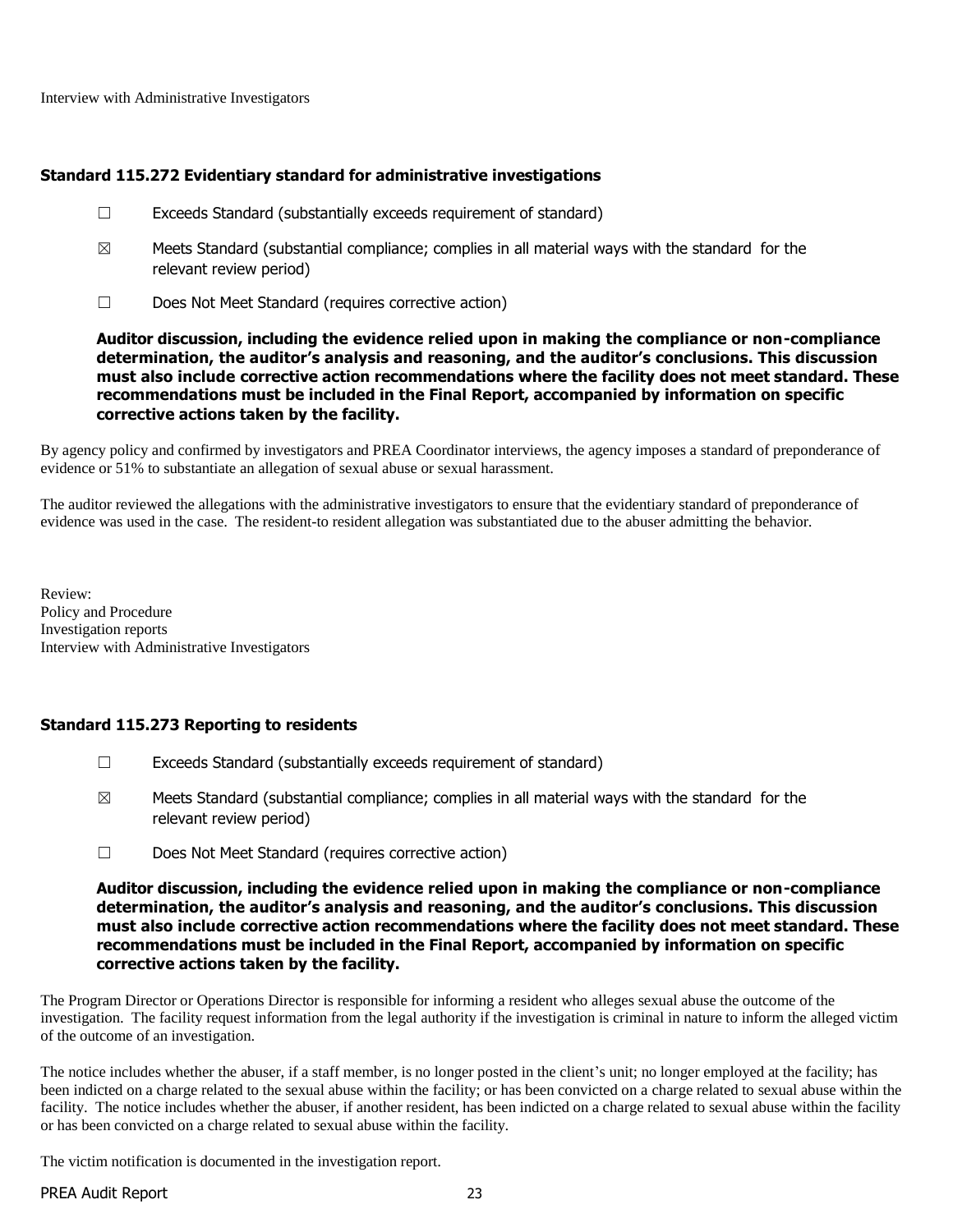Review: Policy and procedure Investigation reports Interview with PREA Coordinator

#### **Standard 115.276 Disciplinary sanctions for staff**

- ☐ Exceeds Standard (substantially exceeds requirement of standard)
- $\boxtimes$  Meets Standard (substantial compliance; complies in all material ways with the standard for the relevant review period)
- ☐ Does Not Meet Standard (requires corrective action)

**Auditor discussion, including the evidence relied upon in making the compliance or non-compliance determination, the auditor's analysis and reasoning, and the auditor's conclusions. This discussion must also include corrective action recommendations where the facility does not meet standard. These recommendations must be included in the Final Report, accompanied by information on specific corrective actions taken by the facility.**

NWCCC outlines its progressive disciplinary plan in its employee handbook. A review of the handbook states that any staff member found to have engaged in sexual abuse will be terminated. Termination or resignations by staff will not void an investigation and any criminal activity will be reported to the legal authority and to any relevant licensing agency. Policy also indicates that the agency will notify law enforcement or any relevant licensing boards of any terminations or resignations based upon violations of the agency's client sexual abuse and sexual harassment prevention policy when such behavior is criminal in nature.

All staff interviewed understood that anyone engaging in sexual harassment will be disciplined according to agency policy and that they would be terminated for participating in sexual abuse. Staff indicated that they are required to report any suspicion to their immediate supervisor and that they would not have any issue reporting a coworker for violation of the zero tolerance policy.

The auditor reviewed agency policy, the employee handbook, and interviewed the Operations Director, PREA Coordinator, and Executive Director to confirm the disciplinary process for employees found to have substantially engaged in sexual harassment or sexual abuse against residents. All agency leadership stated that any employee found to have engaged in sexual abuse will be immediately terminated from the facility and law enforcement would be notified.

Review: Policy and procedure Employee handbook Investigation reports Interview with Executive Director Interview with Operations Director Interview with random staff members Interview with PREA Coordinator

## **Standard 115.277 Corrective action for contractors and volunteers**

- $\Box$  Exceeds Standard (substantially exceeds requirement of standard)
- $\boxtimes$  Meets Standard (substantial compliance; complies in all material ways with the standard for the relevant review period)
- ☐ Does Not Meet Standard (requires corrective action)

PREA Audit Report 24 **Auditor discussion, including the evidence relied upon in making the compliance or non-compliance determination, the auditor's analysis and reasoning, and the auditor's conclusions. This discussion**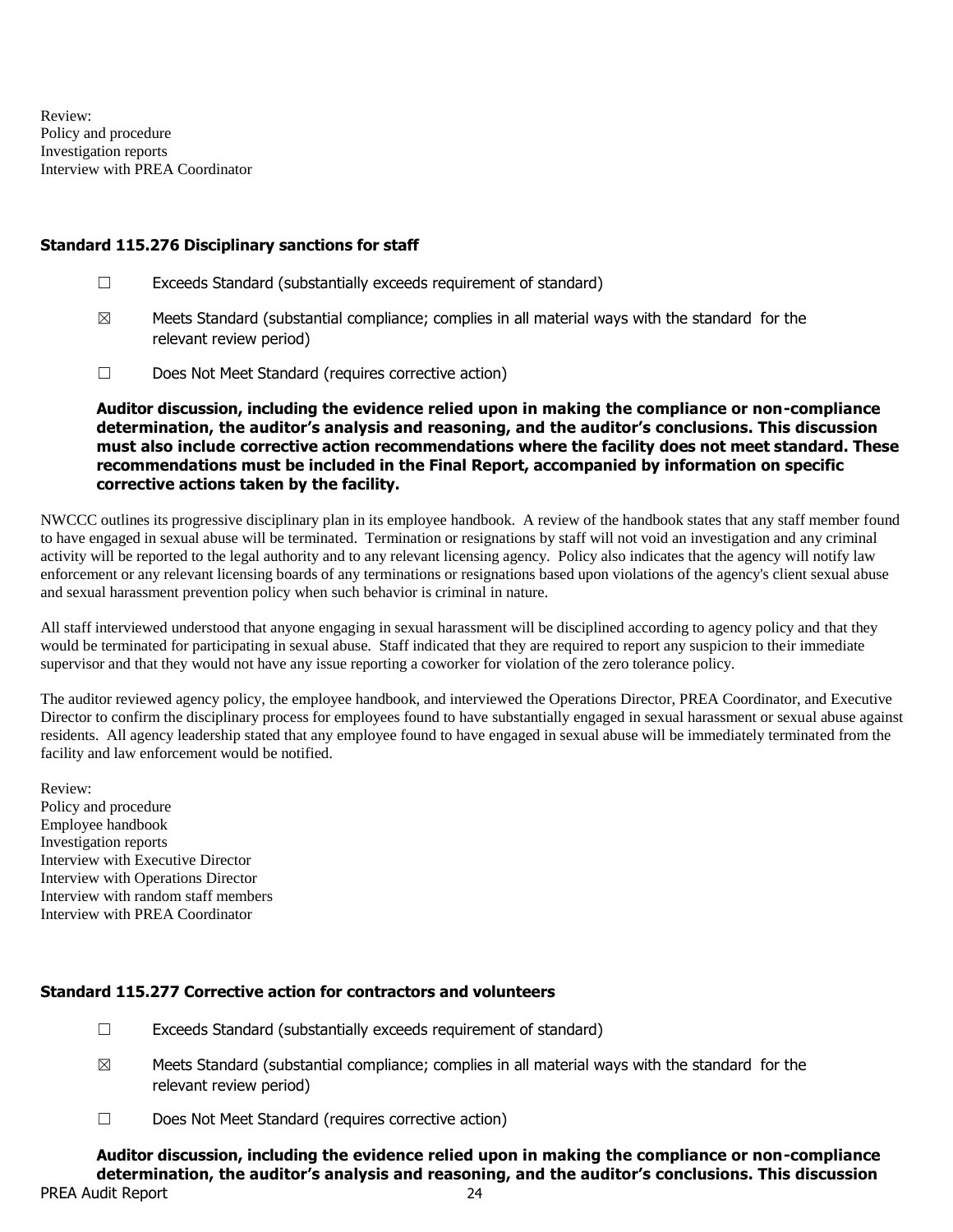## **must also include corrective action recommendations where the facility does not meet standard. These recommendations must be included in the Final Report, accompanied by information on specific corrective actions taken by the facility.**

All contractors and volunteers are made aware of the agency's zero tolerance policy toward sexual abuse and sexual harassment. Each must participate in PREA training where they will be taught how to prevent, detect, respond, and report sexual harassment and sexual abuse. They will also learn the consequences of participating in any type of sexual misconduct. Contractors and volunteers sign an agreement that they could be removed from the facility for any acts of sexual abuse or sexual harassment.

The auditor has reviewed the contractor/volunteer training and documentation of compliance with training.

The facility has not removed any contractor or volunteer for a PREA issue.

The PREA Coordinator discussed how contractors/volunteers are trained and the process for ensuring everyone is aware of the Zero Tolerance policy.

Review: Policy and procedure Contractor/vendor acknowledgement form Contractor/vendor training curriculum Interview with PREA Coordinator

## **Standard 115.278 Disciplinary sanctions for residents**

- ☐ Exceeds Standard (substantially exceeds requirement of standard)
- $\boxtimes$  Meets Standard (substantial compliance; complies in all material ways with the standard for the relevant review period)
- ☐ Does Not Meet Standard (requires corrective action)

**Auditor discussion, including the evidence relied upon in making the compliance or non-compliance determination, the auditor's analysis and reasoning, and the auditor's conclusions. This discussion must also include corrective action recommendations where the facility does not meet standard. These recommendations must be included in the Final Report, accompanied by information on specific corrective actions taken by the facility.**

A review of the client handbook shows how it outlines resident conduct and prohibits all sexual activity between residents and disciplines residents for such activity. Residents are given a handbook at intake and the contents are reviewed with the resident.

During resident interviews, all residents affirmed that they received a handbook at intake and the rules and discipline policies regarding sexual abuse and sexual harassment were reviewed with them. All residents interviewed understood fully the seriousness of the agency's Zero Tolerance Policy and the consequences of participating in sexual misconduct.

There had been one substantiated allegations of resident-on-resident sexual abuse during this auditing period. The abuser was terminated from the facility.

Review: Policy and procedure Resident handbook Interviews with residents Interview with Operations Director Interview with PREA Coordinator Investigation Reports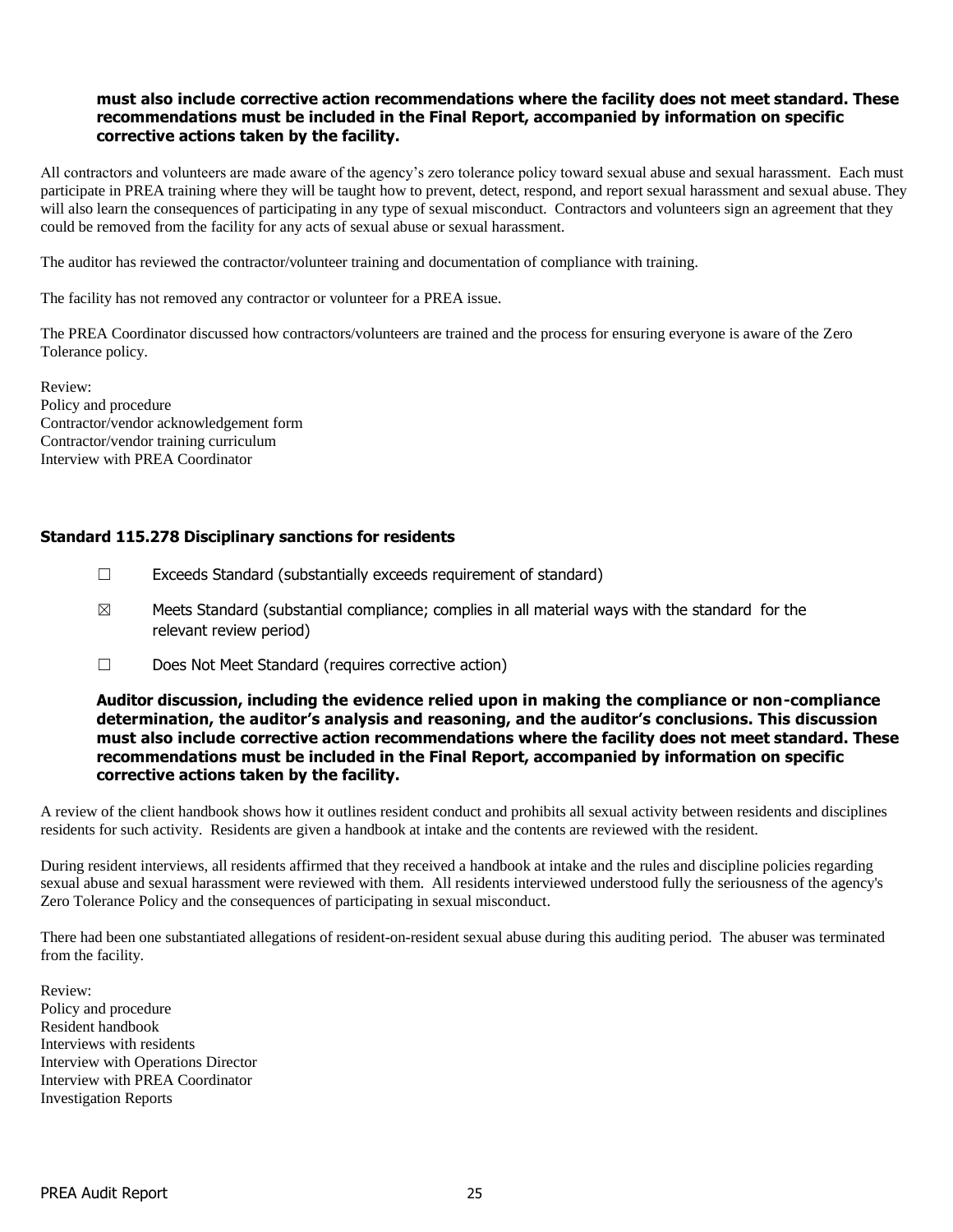## **Standard 115.282 Access to emergency medical and mental health services**

- ☐ Exceeds Standard (substantially exceeds requirement of standard)
- $\boxtimes$  Meets Standard (substantial compliance; complies in all material ways with the standard for the relevant review period)
- ☐ Does Not Meet Standard (requires corrective action)

**Auditor discussion, including the evidence relied upon in making the compliance or non-compliance determination, the auditor's analysis and reasoning, and the auditor's conclusions. This discussion must also include corrective action recommendations where the facility does not meet standard. These recommendations must be included in the Final Report, accompanied by information on specific corrective actions taken by the facility.**

Policy indicates the types of service offered free of charge to an alleged victim of sexual assault. It is documented which types of services were rendered and or declined by the alleged victim on the investigation form. Residents are offered timely information about and timely access to sexually transmitted infection prophylaxis. There are no females housed at this facility.

If services are necessary, the Program Manager will provide appropriate referrals to community resources and notify the case manager assigned to the resident. The scope of services provided will be determined by the practitioner.

Staff have been notified of the facility's Coordinated Response Plan. The plan outlines how staff is to offer unimpeded access to both emergency and ongoing medical and mental health care. Ongoing medical or mental health care will be at the discretion of the medical provider and is again at no cost to the resident.

Investigation forms indicate if services were offered and accepted or declined.

Resident are informed of their right to free services during PREA education at orientation.

The facility has had one sexual abuse allegation that resulted in the use of victim advocate services but the resident did not need or request any medical or mental health services due to the allegation.

Review: Policy and procedure Coordinated Response Plan Investigation reports Interview with PREA Coordinator Interview with Program Manager

## **Standard 115.283 Ongoing medical and mental health care for sexual abuse victims and abusers**

- ☐ Exceeds Standard (substantially exceeds requirement of standard)
- $\boxtimes$  Meets Standard (substantial compliance; complies in all material ways with the standard for the relevant review period)
- ☐ Does Not Meet Standard (requires corrective action)

**Auditor discussion, including the evidence relied upon in making the compliance or non-compliance determination, the auditor's analysis and reasoning, and the auditor's conclusions. This discussion must also include corrective action recommendations where the facility does not meet standard. These recommendations must be included in the Final Report, accompanied by information on specific corrective actions taken by the facility.**

This facility offers community medical and counseling services for residents who have been sexually abused in jail, lockup, or juvenile facility. This treatment includes testing for sexually transmitted disease. Treatment is offered to all known residents on resident abusers within in 60 days of learning such history. All treatment offered is free of charge.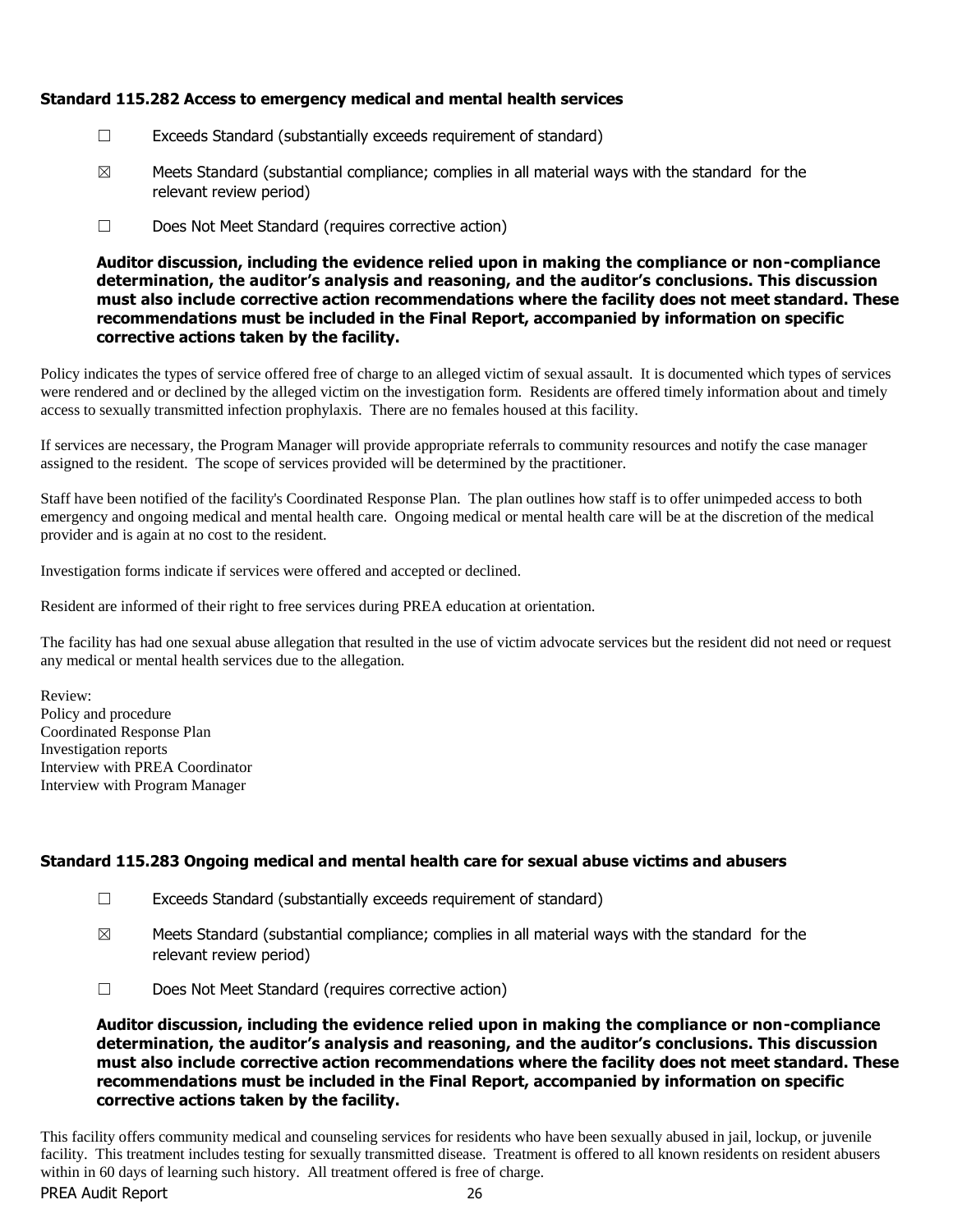Staff have been notified of the facility's PREA Coordinated Response Plan. The plan outlines how staff is to offer unimpeded access to both emergency and ongoing medical and mental health care. Ongoing medical or mental health care will be at the discretion of the medical provider and is again at no cost to the resident.

The facility has not had a report of any known resident on resident abuser.

A review of the investigation form shows how staff indicates whether services were offered and accepted or declined. The PREA initial screening form indicates whether a resident has abused others while in a correctional setting. If a resident indicates that he has in fact abused another resident while in a corrections setting, facility staff will meet with the resident to make a determination if additional treatment or referrals for community treatment is necessary.

The facility had not a report of a resident being sexually abused while in a jail, lockup, or juvenile facility.

The PREA Coordinator has confirmed the process and practice of how staff will provide unimpeded access to necessary emergency and/or ongoing medical and mental health services.

Review: Policy and procedure Coordinated Response Plan PREA initial assessments Investigation reports Interview with Program Manager Interview with PREA Coordinator

#### **Standard 115.286 Sexual abuse incident reviews**

- ☐ Exceeds Standard (substantially exceeds requirement of standard)
- $\boxtimes$  Meets Standard (substantial compliance; complies in all material ways with the standard for the relevant review period)
- ☐ Does Not Meet Standard (requires corrective action)

**Auditor discussion, including the evidence relied upon in making the compliance or non-compliance determination, the auditor's analysis and reasoning, and the auditor's conclusions. This discussion must also include corrective action recommendations where the facility does not meet standard. These recommendations must be included in the Final Report, accompanied by information on specific corrective actions taken by the facility.**

NWCCC has a policy on a review of all substantiated or unsubstantiated allegations of sexual abuse within 30 days of the conclusion of the investigation. The review team includes the PREA Coordinator, Operations Manager, Clinical Manager, Deputy Director, Executive Director, and any other employee deemed appropriate.

The team, per policy, considers whether a change in policy or practice will better prevent, detect, or respond to sexual abuse; if the incident or allegation was motivated by race, ethnicity, gender identity, gang affiliation, or any other group dynamic; if any physical barriers in the area enabled the abuse; adequacy of staffing levels; and whether monitoring technology should be deployed or augmented to supplement supervision by staff.

At the conclusion of the investigations, there were no changes to policy, procedure, or practice needed in order to detect, protect, and report allegations of sexual harassment or sexual abuse.

Review: Policy and procedure SART Review Team reports Interview with PREA Coordinator Interview with Executive Director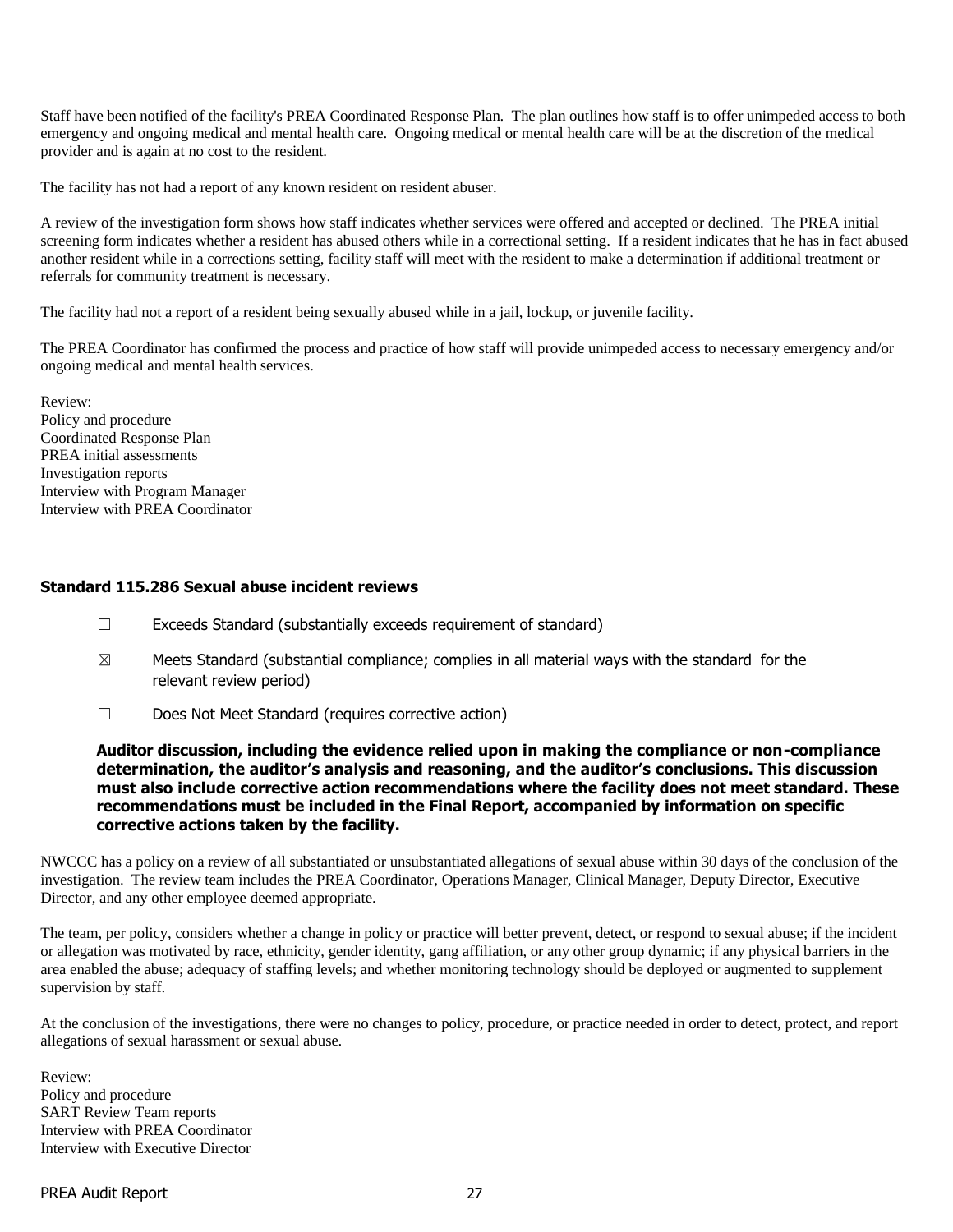#### **Standard 115.287 Data collection**

- $\Box$  Exceeds Standard (substantially exceeds requirement of standard)
- $\boxtimes$  Meets Standard (substantial compliance; complies in all material ways with the standard for the relevant review period)
- ☐ Does Not Meet Standard (requires corrective action)

**Auditor discussion, including the evidence relied upon in making the compliance or non-compliance determination, the auditor's analysis and reasoning, and the auditor's conclusions. This discussion must also include corrective action recommendations where the facility does not meet standard. These recommendations must be included in the Final Report, accompanied by information on specific corrective actions taken by the facility.**

NWCCC has a policy for data collection and statistical reporting of all necessary information in the most recent version of the Survey of Sexual Violence. The auditor reviewed the most recent information collected by the agency and has confirmed that the agency collects the appropriate data on all allegations of sexual abuse and aggregates this information annually.

The facility's PREA Coordinator collects the data and completes the Survey of Sexual Victimization for the facility.

The agency has not received a request to supply the Department of Justice with this information.

Review: Policy and procedure SSV4 report Interview with PREA Coordinator

## **Standard 115.288 Data review for corrective action**

- $\Box$  Exceeds Standard (substantially exceeds requirement of standard)
- $\boxtimes$  Meets Standard (substantial compliance; complies in all material ways with the standard for the relevant review period)
- ☐ Does Not Meet Standard (requires corrective action)

**Auditor discussion, including the evidence relied upon in making the compliance or non-compliance determination, the auditor's analysis and reasoning, and the auditor's conclusions. This discussion must also include corrective action recommendations where the facility does not meet standard. These recommendations must be included in the Final Report, accompanied by information on specific corrective actions taken by the facility.**

Agency uses information collected in 115.287 to make improvements in how the agency prevents, detects, and responds to incidents of sexual abuse and sexual harassment. The report compares the current year's data with those of previous years, and includes the updates made from previous year's reports. The information contained in the report is based on a calendar year and the report with this information can be found on the agency's website.

The information in the report has been reviewed and approved by the Executive Director.

The information in the report does not contain any identifying information that would need to be redacted in order to protect the safety of an individual or the facility.

Auditor verified that the reported was posted on the agency's website (https://sites.google.com/site/nwcccsearch/home) and that the report contained all required information.